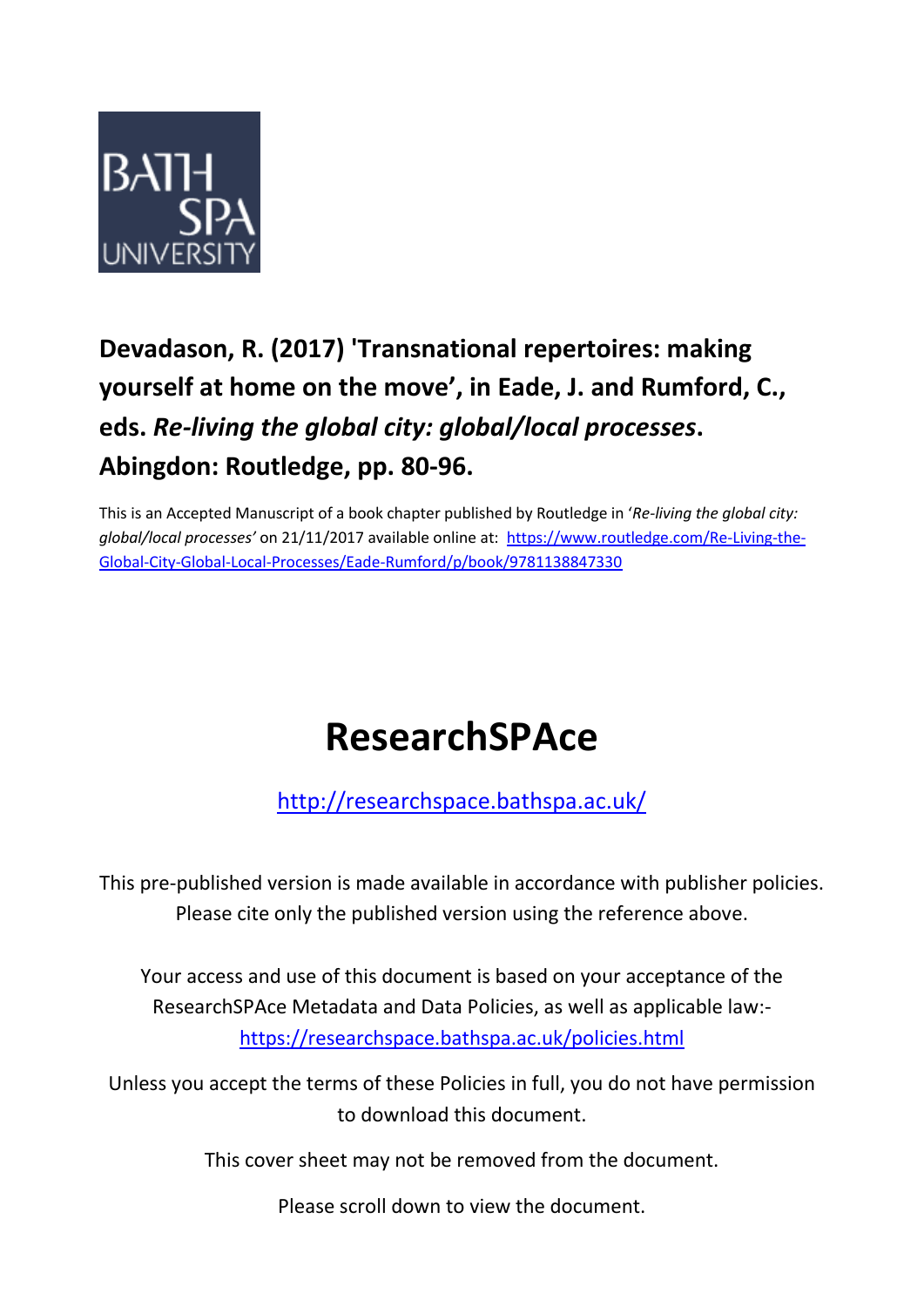#### **Transnational Repertoires: making yourself at home on the move**

J. Eade and C. Rumford (2017) (Eds) *Reliving the Global City.* London: Routledge, pp80-96. Ranji Devadason

#### **Introduction**

In Anne Tyler's poignant novel, *The Accidental Tourist,* the protagonist Macon Leary struggles with the uncertainty that travelling brings about and, thus, as a travel writer with a difference pens guidebooks for those who are similarly challenged. The *Accidental Tourist* guidebooks are for businessmen (typically) who are reluctant to engage with any differences that they may encounter on the move, hence seek security in American-style restaurants and hotels wherever they may be. American-style coffee, apple pie and hotels that do not feel foreign are the landmarks that he identifies for his readers, fellow reluctant travellers, as havens of security amidst the uncertainty that travelling and its associated unwelcome encounters with strangers on the move (Tyler 1992: 36). Macon's everyday life in Baltimore is marked by his compulsive dependence on routines and reluctance to engage with strangers. In contrast, the transnational professionals who are the focus of that chapter are people who routinely engage with difference. They take on the challenges that working in global organisations necessitate – namely, intercultural communication and intensive work-travel regimes – with relative ease and competence.

Through their heightened mobility and connections across borders these transnational actors become channels for the flows of capital and information that constitute globalization. Their identities and biographies are often described as being *disembedded* from the specificities of place. Yet this account of disembedding has been challenged, more recently, by analyses which recognise how transnational actors are *emplaced* in particular settings and countries through their everyday engagement with the places where they live, institutional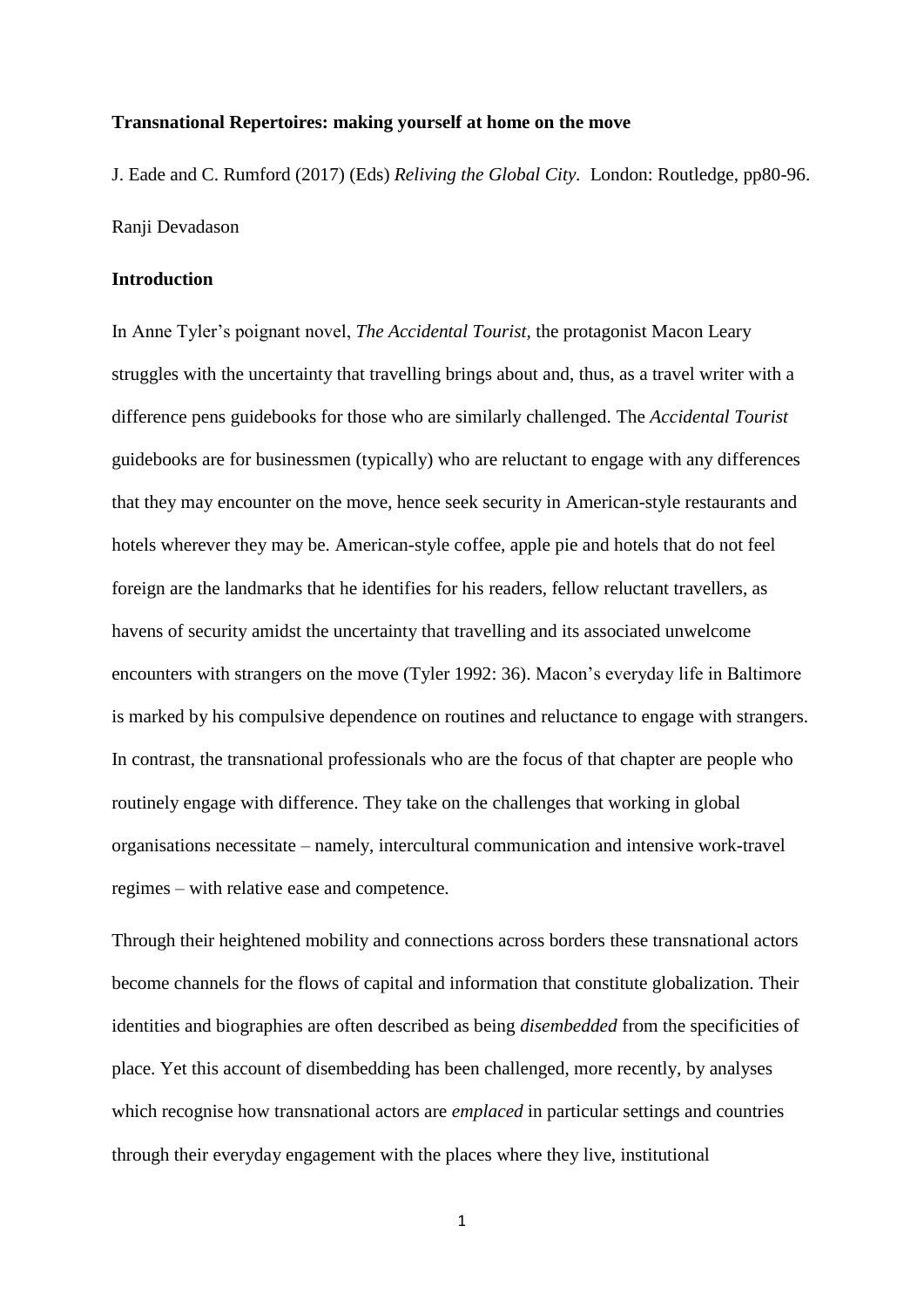arrangements and employment (Favell et al 2006; Conradson and Latham 2005). In this chapter I examine how – and whether – actors who are required to relocate transnationally for their jobs make sense personally of their geographical disembedding. Do they make themselves at home on the move? *Living the Global City* acknowledged that London residents' spheres of action and community are not geographically contained. In this chapter I draw on Dűrrschmidt's concept of 'extended milieux' to explore how transnational professionals actively construct a sense of being at home whilst on the move. They selfconsciously develop – what I call – *transnational repertoires* which are situated in specific places, initially, yet become transferrable. This chapter draws on analysis of survey data and interviews with transnational professionals in two organisations – a multinational corporation and a UN agency – to identify the practises that sustain extended milieux and enable the construction of home on the move.

#### **The delinking of local and milieu**

In *Living the Global City* Jőrg Dűrrschmidt (1997: 65) notes that: 'home is not about origins but depends on the person's capacity to generate a special relationship to a place'. He contends that these special attachments to place develop through events of biographical significance and social ties. As such, Londoners' biographies do not typically centre on one place that is designated 'home', but are increasingly 'polycentred'. Dűrrschmidt (1997: 63-4) calls this the 'delinking of locale from milieu' – where milieu is the familiar context that used to be territorially fixed yet now for many Londoners is stretched across space, encompassing 'extended fields of action'. For the London residents in Dűrrschmidt's (1997: 64-5) analysis, Streatham is a node amongst many places that does not in itself signify home; instead, it is a person's 'ability to generate a special relationship' with particular places and their social networks with 'like-minded people' that informs their sense of belonging. These Streatham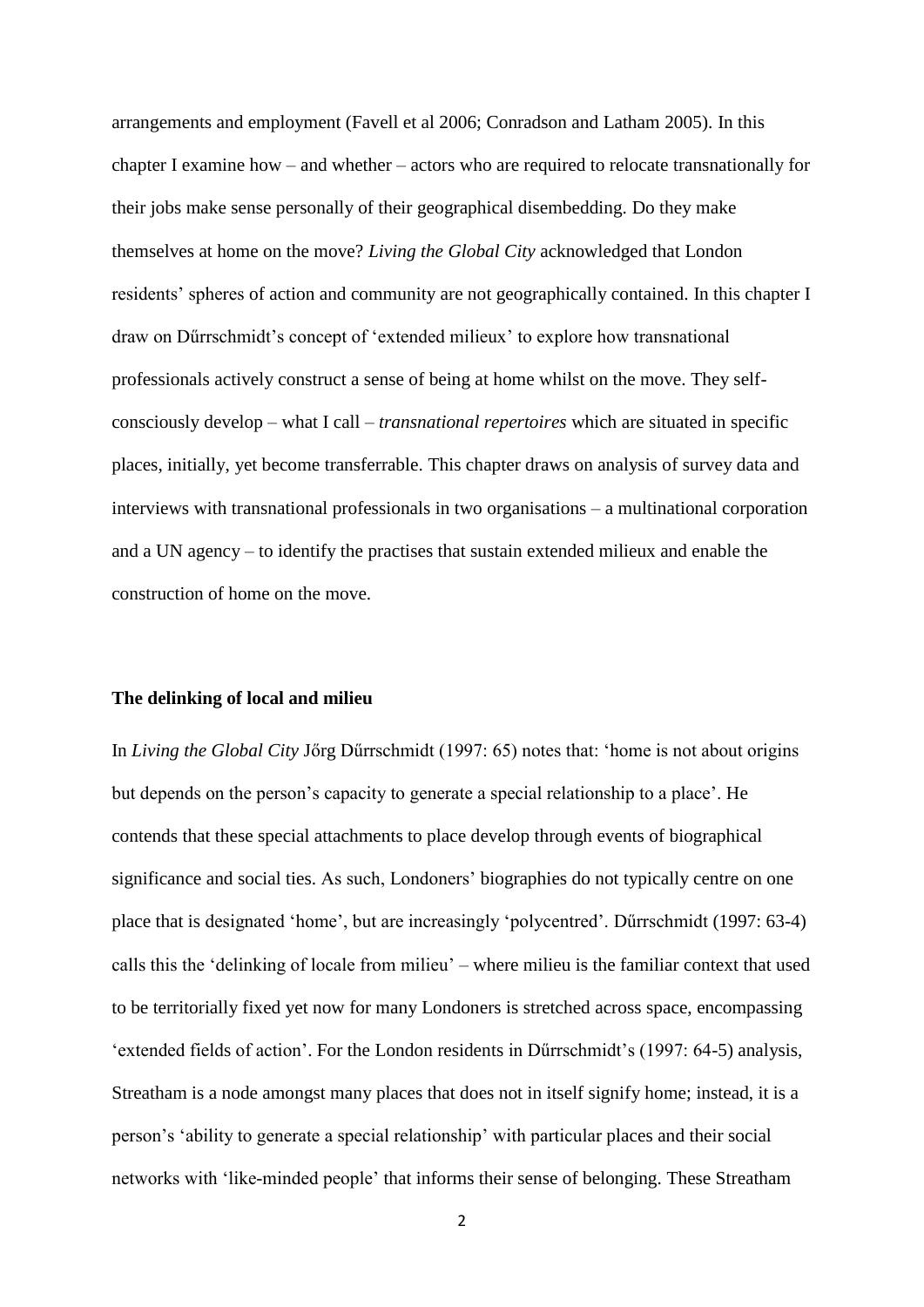residents have, nonetheless, made London their home for the time being; their biographies and milieux differ from the transnational actors examined in this chapter, as I will discuss in the next section.

What *Living the Global City* added to our understanding of globalization was an emphasis on the ways that everyday practises are shaped by global interconnections. Similar to Doreen Massey's (1991) theorization of a 'global sense of place', LGC's approach challenges the opposition of global versus local cultures, instead recognising that these are inevitably intertwined, and often mutually constitutive. Dűrrschmidt, in particular, accentuates how biographies are shaped and actively constructed through connections with distant places, as well as neighbourhoods within London. Places acquire meaning through the active construction of biographical relevance. Dűrrschmidt's account illustrates how actors who are differentially placed – due their age and length of residence in Streatham – encounter mobility and transience within the city as disconcerting or life enhancing (for example: see Nicos and Barbara's accounts, respectively, 1997: 65-9). Yet acknowledging these differences does not adequately take account of how these actors' social positions and situations inform their capacity to comfortably inhabit an extended milieu. The examples of London residents who feature in Dűrrschmidt's analysis as embracing the ongoing construction of home in several places – the *polycentredness of extended milieux –* are retired expatriates (Ulla, a British citizen and Barbara, a US citizen) and young British upwardly mobile professionals (Sarah and Ira). These feature as case studies to illustrate how they can craft their social lives and pathways across the city to reflect their interests, social and biographical ties, as well as their preferences in terms of neighbourhood. Their life situations, citizenship and the context of the global city empower them to make choices about everyday matters, such as, where to live, eat and socialise. More recent research has documented spatial inequalities and urban change within London, most notably through a conceptual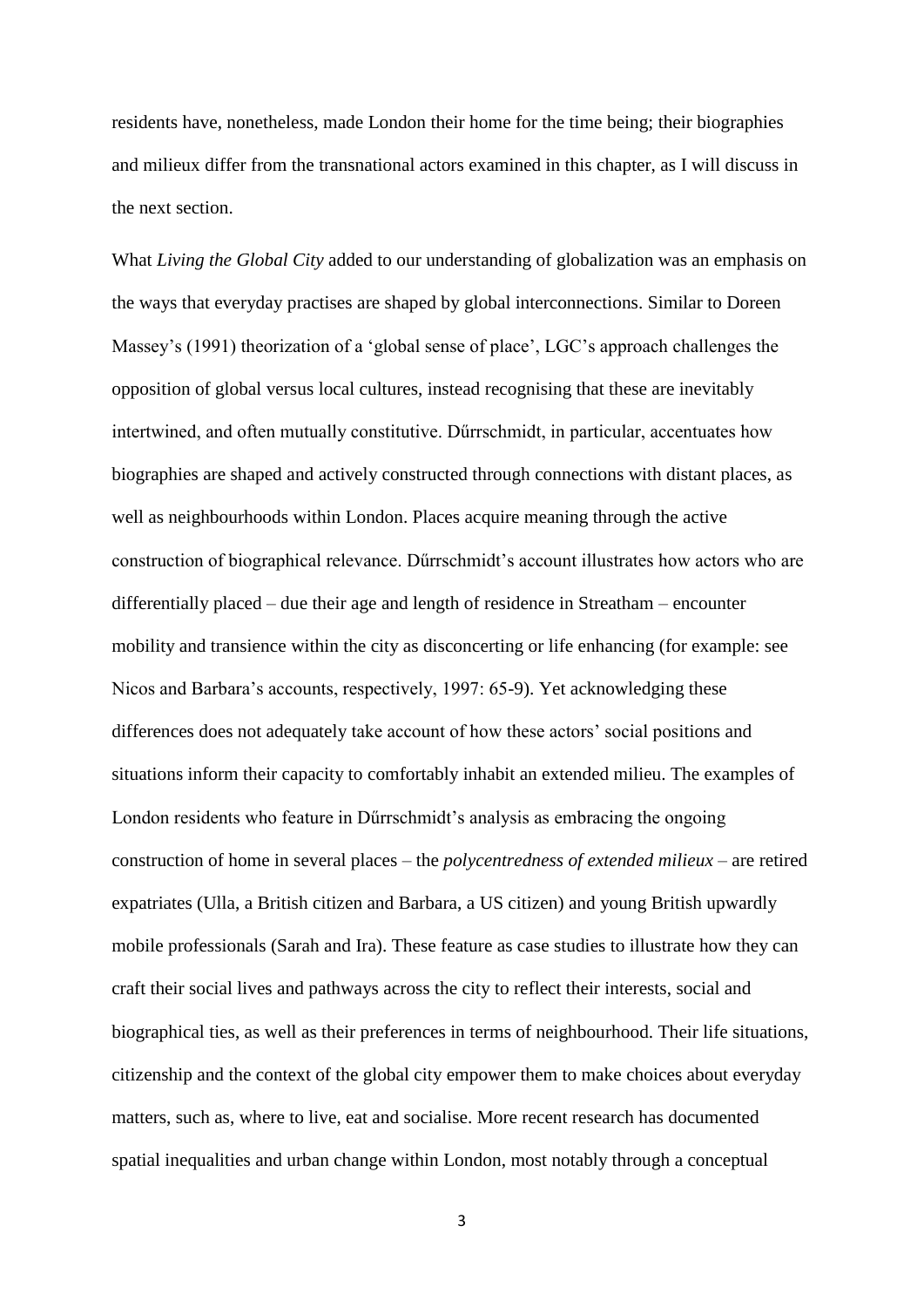focus on 'gentrification' processes and lives of middle-class 'gentrifiers' (Butler 2003; Butler and Robson 2001). This work has been criticised for omitting working-class residents' perspectives on their neighbourhoods in the city (Slater 2006). For a project I conducted in north London as part of a larger comparative European study, *LOCALMULTIDEM*, we countered this tendency by examining different ethnic groups' perspectives on the city (Morales and Guigni 2011). This project included a survey of 1200 residents of north London about living and working in the city, as well as their attitudes to their neighbourhoods. We found that British Bangladeshi residents were significantly less likely to express a sense of belonging to London, in comparison with their white British and British Indian counterparts (Devadason 2010). Yet this low identification with the capital paradoxically coincided with an unwillingness to leave it – as demonstrated through analysis of residents' responses two questions about *willingness to move to another city* within the country and *willingness to move to another country (Devadason 2010: 2955-61).*<sup>*i*</sup> Clearly, the 'delinking of locale from milieu' and an associated broadening – perhaps even *globalizing* – of 'horizons of action' is not accessible to all, even *within* the global city (Hodkinson *et al* 1996 cited by Ball 2000). The concept of 'horizons of action' is helpful here as it denotes what Stephen Ball (2000: 39) describes as people's awareness of 'what is not possible in a world of possibilities'. Dűrrschmidt's (1997: 70) emphasis on 'competence' towards the end of his chapter highlights that the delinking process places a greater onus on an individual's ability 'to create and maintain a spatial and social order in an ephemeral world of time-space compression'. The next section turns to the homemaking practises of transnational professionals and local

residents to explore the parallels and differences between them.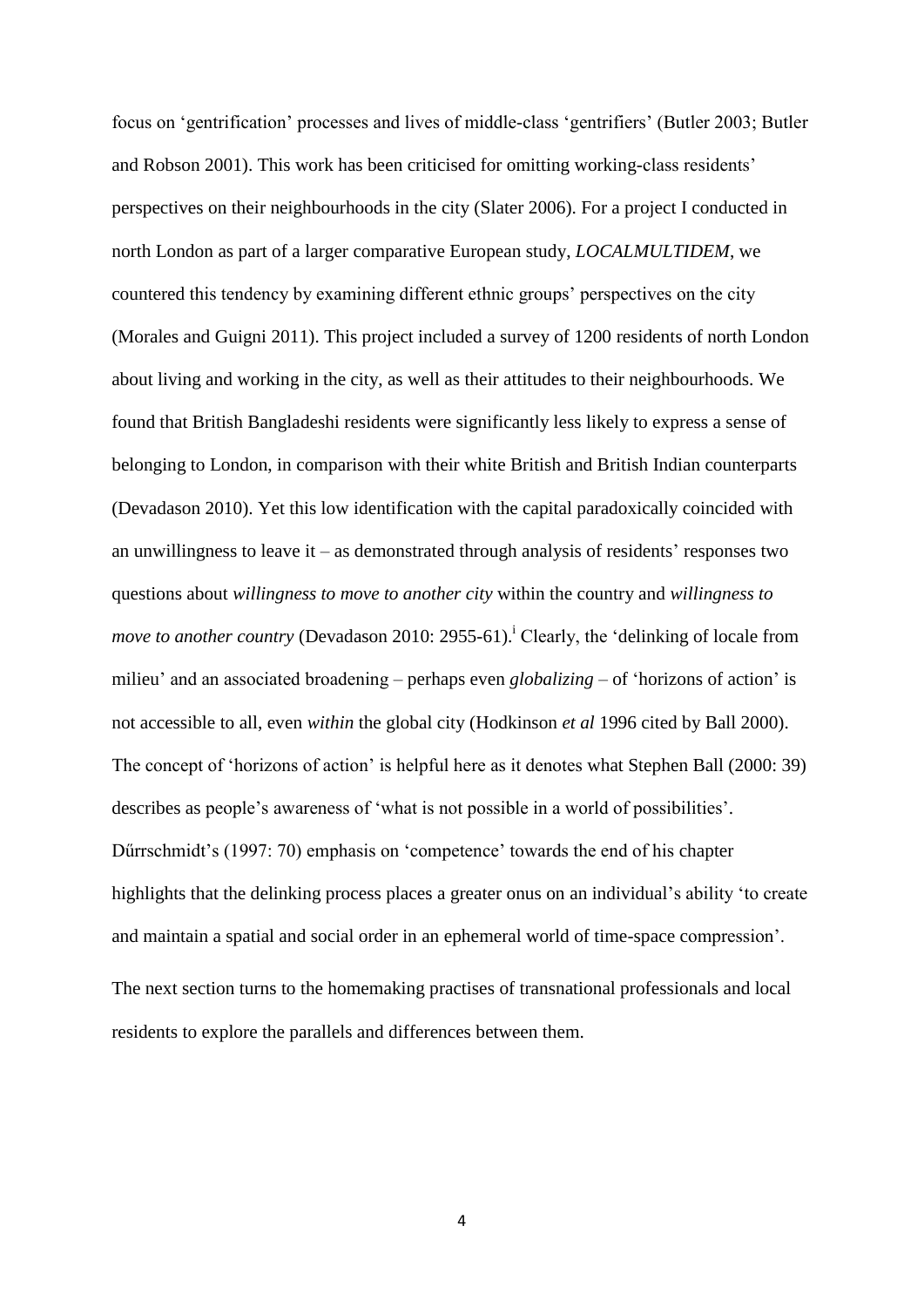#### **Homemaking practises and mobility**

'Home can be at the same time an emotional place of origin, the place one grew up in a family, and a point of departure for the rest of one's life' (Nowicka 2007: 77)

Here Nowicka (2007: 77) recognises the 'dualism' in the way that people think about and describe 'home' in their everyday lives. In the case of the latter, she continues, homemaking is a work in progress, an 'entity in becoming'. The slippage between home as a place of birth or country that has been left behind, and home as a place to live in everyday speech highlights inherent ambiguities in the meaning of home for many. In her research on mobile UN professionals she suggests that 'home' is not territorially defined but rather socially informed by relationships with people, objects and infrastructure. She defines infrastructure as the presence of amenities such as schools, parks, restaurants and cinemas – 'places to practise one's hobbies' that contribute to feelings of security and familiarity (Nowicka 2007: 80). Homemaking in these accounts is an active and self-conscious process, rather than an inevitable emotional connection to a place of origin. Nowicka's account resonates with Katie Walsh's (2005: 126) analysis of home-making practises of the British in Dubai. Walsh underlines how for these expatriates being 'at home' depends on a *dynamic process* rather than being embedded in a particular place. Walsh's analysis centres on the use of particular objects in the home – a painting, bowl and DVD – that signify belonging and home to their owners in different ways. These practises arise through living outside the 'home' country – in this case, England – yet they do not simply involve the reproduction of domestic activities abroad that formerly took place *back home* but rather everyday practises that constitute 'active claims to belonging'(2005: 138). Walsh underlines how dwelling and mobility are not opposed in expatriate lives, but can be mutually constitutive. She succinctly captures the intertwining of the two as follows: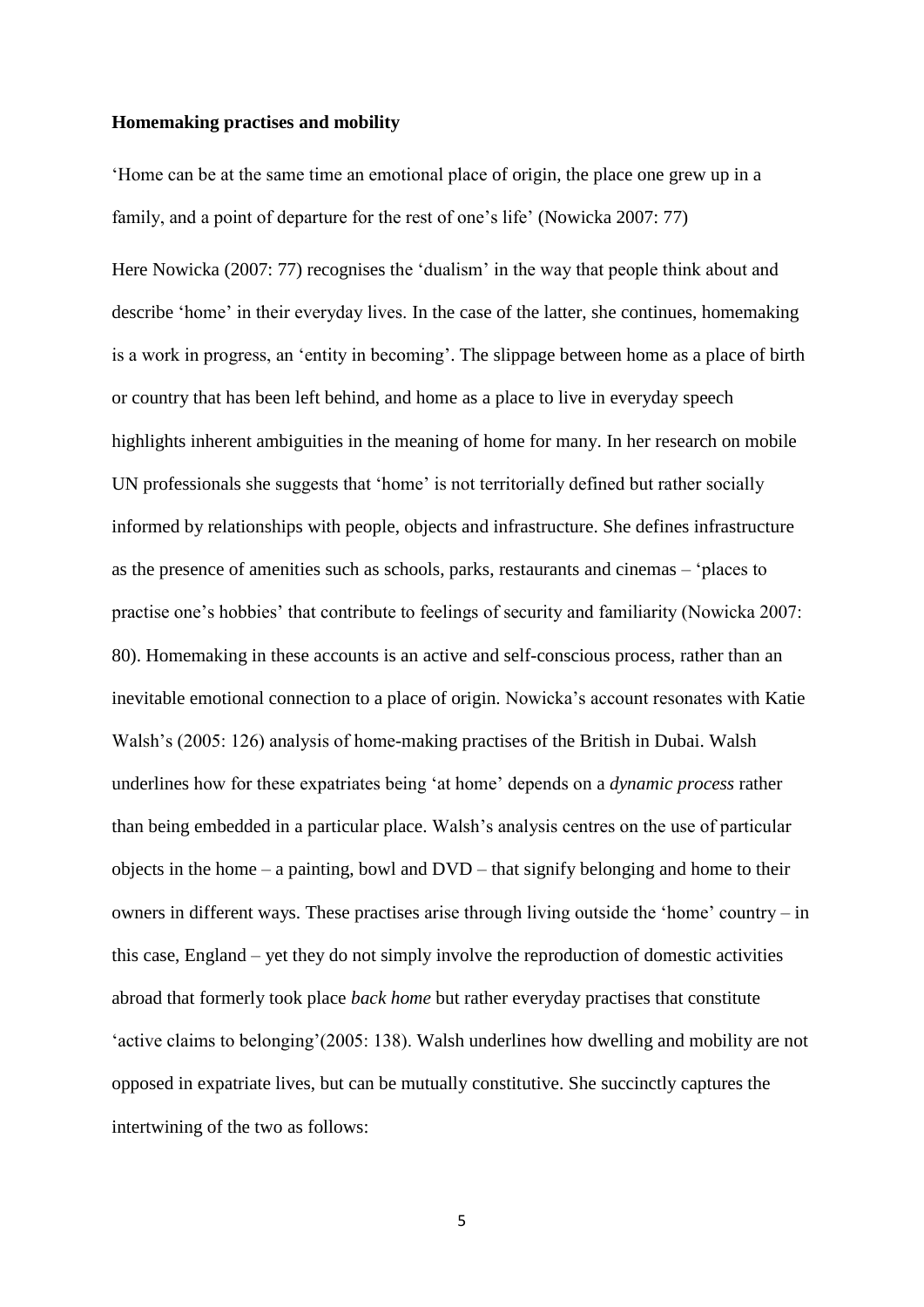…expatriate homemaking involves the connection of past, present and future homes through domestic practises (Walsh2005: 138).

Belongings in this context, and decisions about what to do with them – their transport, display and storage – are critical since they become symbols of memories – of people, places and lives that have been left behind. Walsh concludes:

Belonging is challenged by mobility so belongings are often carried with expatriates in anticipation of a desire for mnemonics in a situation of disorientation (Walsh 2005: 138).

Conversely, research on housing, homes and homeownership examines the place of home in the construction of 'ontological security'. Historically, this literature has focused on home as a relatively fixed and distinct place. Peter Saunders' (1989) influential study examines a number of propositions about the meaning and importance of home in contemporary English culture. He analyses the meanings of home for women and men in different occupations, comparing homeowners with council tenants, in order to interrogate assumptions about class, community, belonging and home. He contends that as a site of constancy amidst uncertainty, home is a locale where actors can achieve a sense of control and be 'free from surveillance' (Saunders 1989: 184). Whereas Saunders' English study suggests that ownership does not necessarily strengthen attachment to home, Dupuis and Thorns (1998: 31) find that the homes of home-owners in New Zealand provide the 'material environment most closely associated with permanence and continuity'. Both studies suggest that age is a significant variable as older homeowners are more attached to homes that they have lived in for longer and are less likely to be anticipating future moves.

Dupuis and Thorns (1998: 27) define ontological security, simply, as 'a sense of confidence and trust in the world as it appears to be'. Houses, belongings and to some extent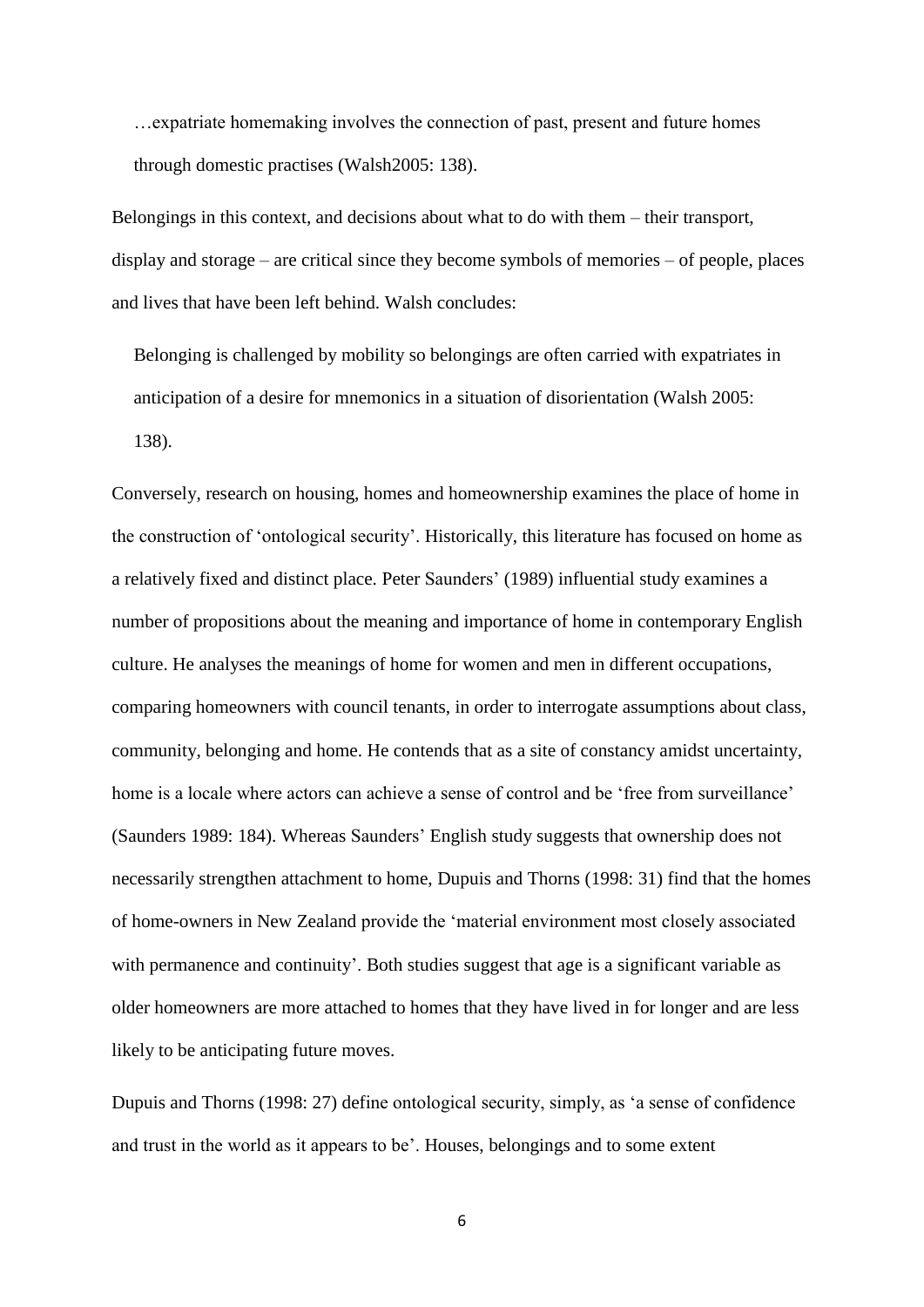infrastructure can serve to anchor people amidst otherwise shifting circumstances. Relationships with people and things underpin a sense of being at home for those Nowicka (2007) identifies as 'mobile professionals' – yet, I argue, this sense can be geographically fixed or mobile depending on a person's biography and aspirations. How then do transnational professionals go about achieving ontological security? Do they instead carry a sense of being displaced wherever they go? Or do they cultivate particular strategies that enable them to make themselves feel at home on the move?

In this chapter my analysis centres on transnational practises on the move; that is, how professionals who relocate and engage in intensive business travel make it work for them. These practises therefore do not necessarily involve 'homemaking', but may instead centre on hotels, shopping malls, offices and other so-called 'transnational spaces' that are intended to make the Western traveller 'feel at home' (Hannerz 2006: 107). My analysis suggests that these actors – depending on their age, relationship situation, occupation and their histories of mobility – cultivate different *transnational repertoires.* Transnational repertoires involve practises that are emplaced as well as mobile. That is, they can be both *emplaced* within a particular locale and *mobile* in the sense that they can be repeated elsewhere, hence routinized. These practises are about making oneself at home in a specific locale as well as maintaining a sense of biographical continuity regardless of the geographical context. In that sense they resonate with Walsh's account of homemaking practises.

#### **Theorizing routine, reflexivity and repertoire**

A repertoire is a set of practises that through repetition on different occasions and in different contexts reflects a degree of skill and competence. Routines are therefore integral to the establishment of competent repertoires. In this chapter I identify three case studies of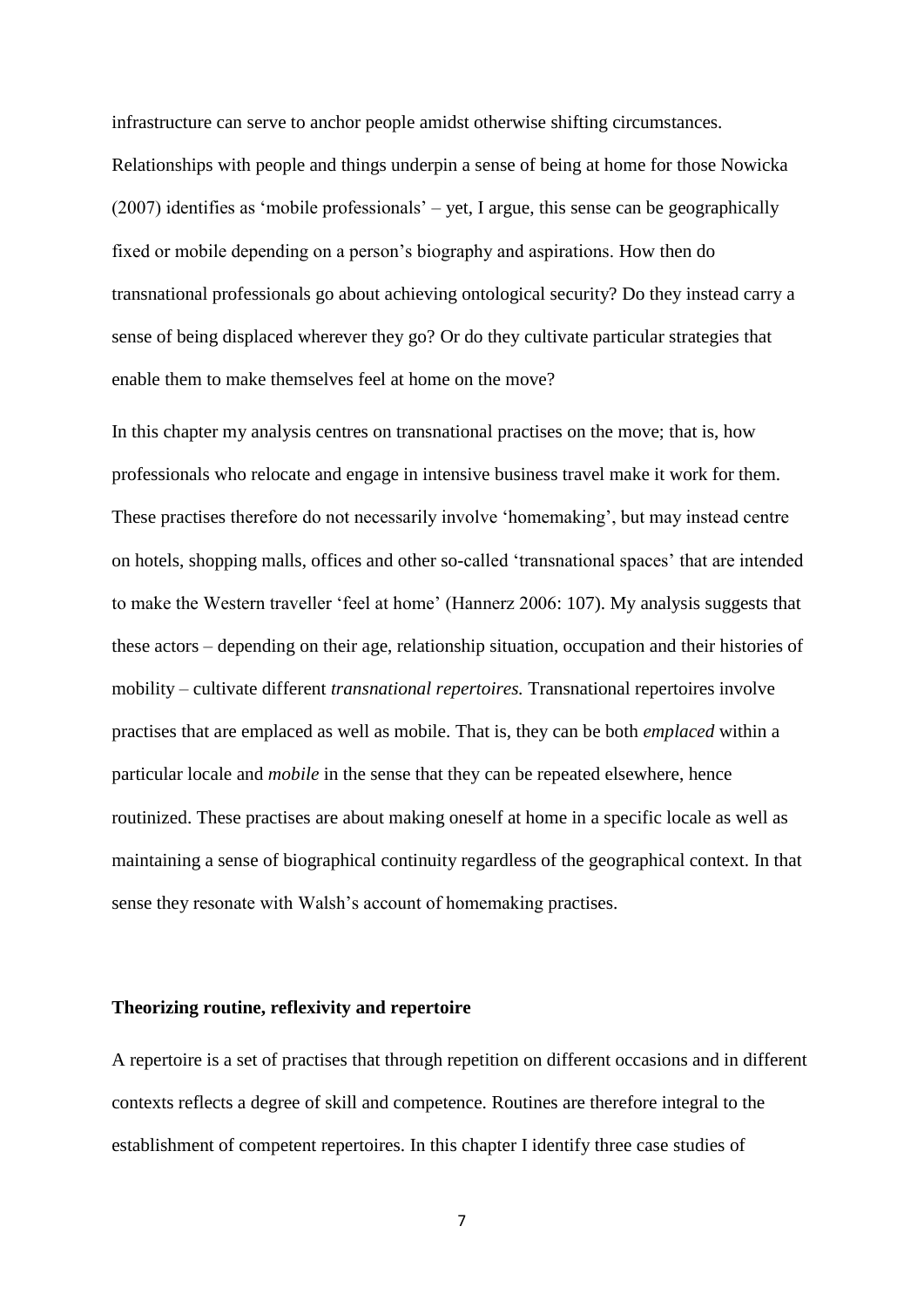transnational repertoire that illustrate how transience is 'managed' by those who work transnationally. These cases are not exhaustive, they simply serve to illustrate how mobility is handled by those who undertake it, and the everyday practises that make it sustainable for individuals and their families. The narratives of transnational professionals highlight different dimensions of that process – these include coping with isolation and loneliness, being unfazed by encounters with strangers, to the practises associated with relocating a household with children and homemaking in the conventional sense. Transnational repertoires therefore become necessary in order to *make globalization work* for individuals and families on the move, as well as organisations.

Theorizing the relationship between routine and reflexivity scholars have argued that routines lead to the development of habitual (non-reflexive) practises and dispositions (Sweetman 2003), whereas obstacles that disrupt routines foster reflexivity (Archer 2007; 2010). What happens when routines become transnational is a key question here. If disruptions themselves become routine could, as Paul Sweetman (2003: 528) puts it, 'reflexivity itself have become habitual?' Margaret Archer questions the validity of 'disposition' as a concept *per se* in the era of late modernity. She contends that 'reflexivity' is a promising way of investigating the globalization of practice, instead, since everyday lives are being transformed by encounters with novelty. She observes:

'…especially over the last quarter century, socialization has been decreasingly able to prepare us for occupational and lifestyle opportunities that had not existed for the parental generation: for social skills that could not become embodied (stock market trading or computer programming) or needed continuous upgrading, and readiness to relocate, retrain, and re-evaluate shifting *modi vivendi*' (2010: 297).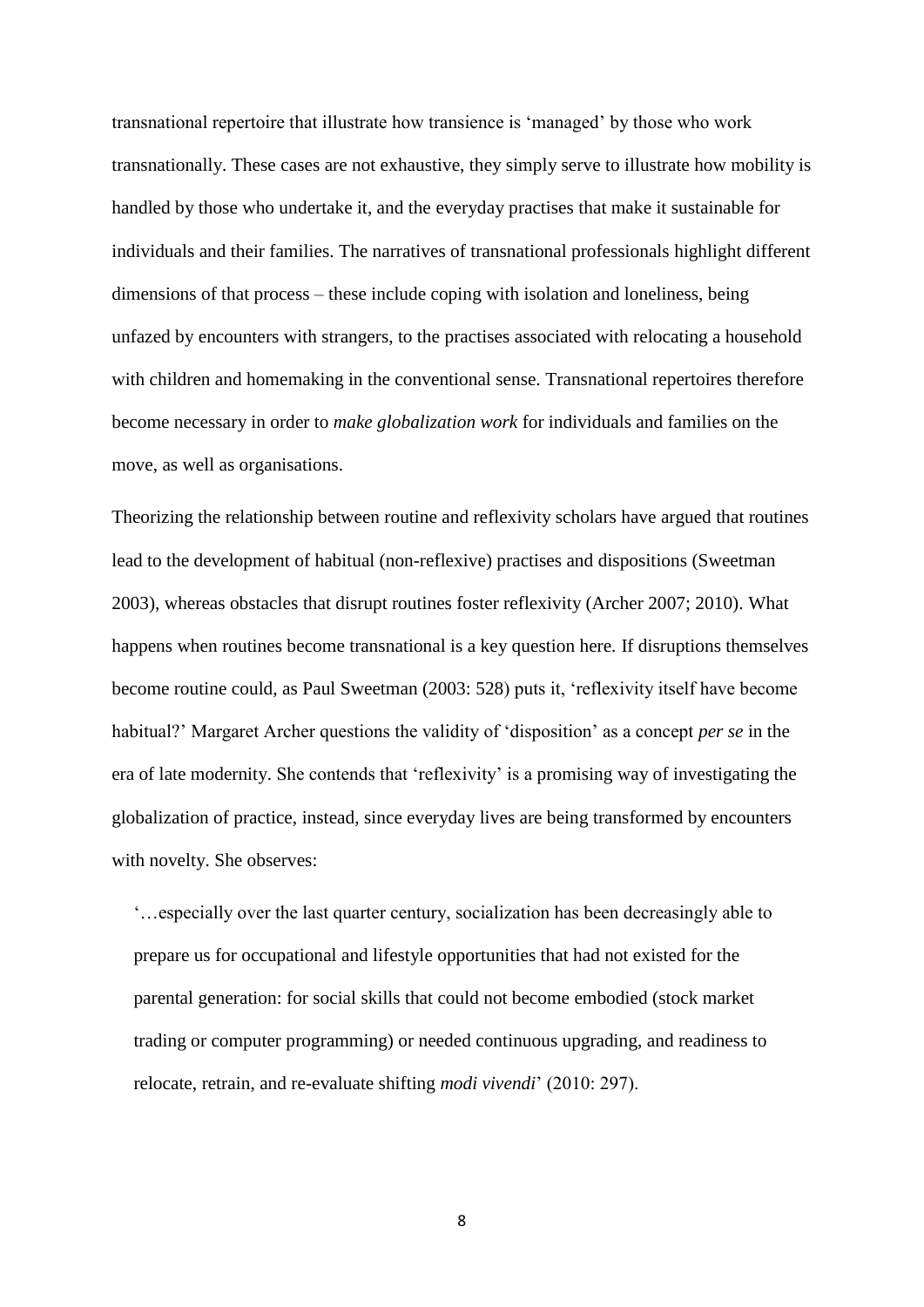Indeed the transnationals in this study seem not to be reproducing a parental milieu but rather are actively engaged in creating novel careers and lifestyles.<sup>ii</sup> It therefore appears that early life has less of an impact upon their orientations towards home amongst transnationals than we might predict. Nonetheless, in practice, being a transnational professional is often less about the multiplication of *real* choices and more about relinquishing a degree of autonomy about *where* that may be, having opted to 'go international' within the infrastructure of an organisation (Devadason 2012; Devadason and Fenton 2013).

These employees are often constrained in their choices; they find themselves living and working in places that they would rather not be. For many transnationals, the places that they live and work are determined by the geography of their organisations, rather than their own reflexive judgements or tastes. A quarter of executives and UN professionals report having limited choice about where they relocate to (Devadason 2011). Is it possible, under these circumstances, to construct *biographical significance* through work? Whilst Saunders (1989: 177) argues that the realm *outside work* is far more important for shaping a sense of self, cultural identities and values than occupation, for transnational actors that may not be the case. The transnational executives and professionals in this study, as intra-corporate transferees and highly skilled migrants, have options which at the same time as encompassing a number of 'far-flung'<sup>iii</sup> destinations – Singapore, Dubai, Johannesburg and New York to name but a few – are often constrained by the geographies of their organisations and a narrowing of opportunities that are offered to them, as they progress in their respective fields. The process actively constructing a sense being at home on the move – despite these constraints – forms the focus of the analysis that follows.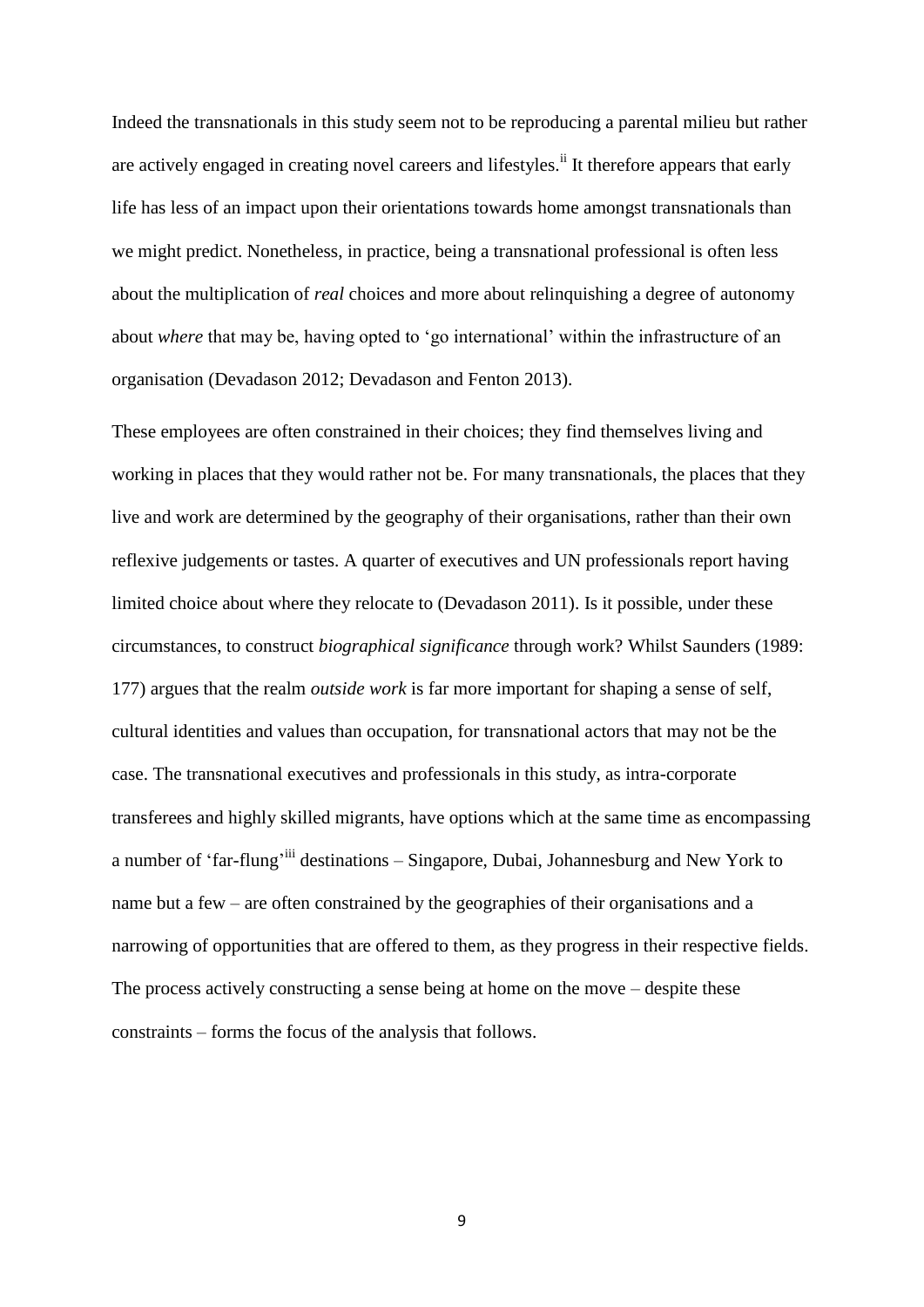#### **Researching mobility from a desk in Bristol**

This research was conducted between 2009-2011 for a British Academy fellowship at the University of Bristol. An online survey was launched in two global organisations  $-$  a UN agency and *Cartwrights* Global Bank in 2010.<sup>iv</sup> The survey was designed to address the following themes: employment, mobility and work history; family, friends and social networks; and, identity, attachments and values. This data thereby provides evidence about multiple social fields and the interplay between personal and professional facets of employees' lives. Participants were recruited via an invitation email that was circulated to 230 'international assignees that were either currently, or had recently been, working away from the headquarters in different country offices (n=138). The corporate executives were located in a number of *Cartwrights'* offices, globally, including London, Madrid, New York, Dubai, Johannesburg and Hong Kong as well as less prominent regional offices in Northern European and African countries. The UN international staff were located in 16 countries including the headquarters in Geneva, regional bases in Jordan and Kenya, as well as 'hardship duty stations', Afghanistan, Pakistan and Sudan. These bases did not necessarily delimit the geographical parameters of professionals' work, however, since some jobs based at the headquarters (in London and Geneva) and other offices often required regular travel to further sites, typically in the Global South.

Subsequently, 17 biographical interviews were conducted with professionals – who had taken part in the survey – based at four sites: London, Geneva Dubai and Johannesburg. 15 interviews were face-to-face and two were conducted by telephone. Interviewees were selected to represent the range of transnational professionals in the organisations by age, gender, citizenship and employment experience. Since these interviewees were purposively selected, depending on their willingness and availability to participate, I do not claim that their experiences are statistically representative of the entire sample. Nonetheless, their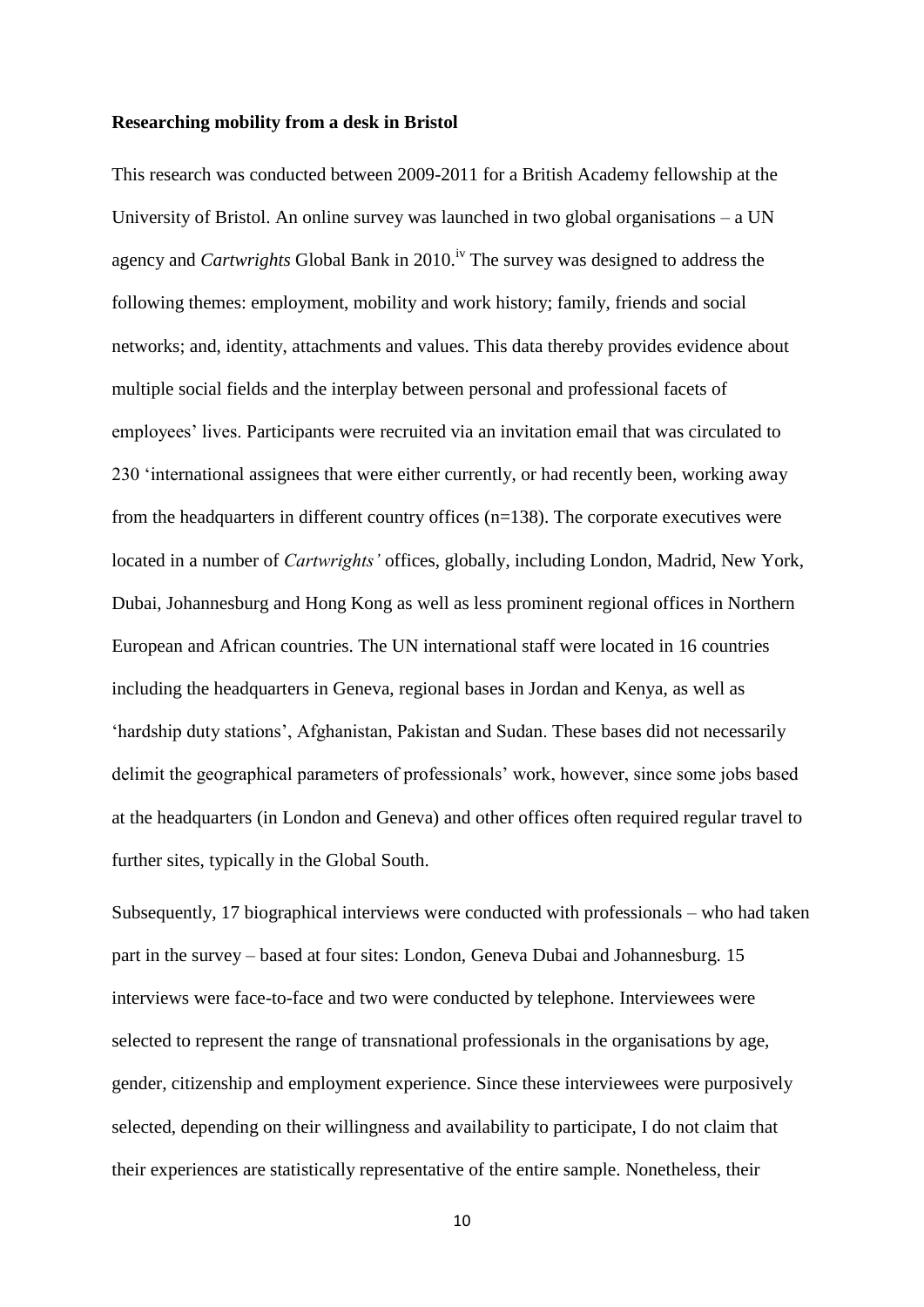accounts serve to illustrate patterns that resonate across both organisations, and hence suggest generalizability to a wider set of transnational actors.

I'll begin by introducing the basic demographic information about the participants in this study. These transnational actors represent groups of highly educated and skilled workers since two thirds have postgraduate or professional qualifications, and a remaining quarter have first degrees. The gender balance is even in the UN agency (n=47) whereas in the multinational corporation two thirds of the transnationals are men (n=87). There is a wide disparity between the age-profiles of transnational staff in the two organisations since almost three quarters of the UN staff are in the 40-60 age-category, whereas only a third of the corporate executives are in the older age-category. Fifty per cent of women in both organisations are single, whereas less than a quarter of the men are single. Three-quarters of the male transnationals in both organisations are in a relationship, although a high proportion of the male UN professionals are living apart from their partners due to the insecure locations in which many of them work (e.g. Pakistan, Afghanistan and Iraq). Sixty-three per cent of the UN professionals have children in comparison with forty-five per cent of the corporate executives, probably due to the different age profiles of the two samples; just under a third of transnationals in each organisation have dependent children living with them.

Table 1 shows the number of relocations of three months or more that these actors had undertaken for work, either in their current organisation or for a previous employer. It highlights the difference between the two groups, since UN professionals had on average engaged in many more relocations than the corporate executives. This variation is in part due to the age profiles of the two samples, as two thirds of the executives were aged under 40, whereas almost 80 per cent of the UN professionals were aged between 40-59. In addition, it is also due to the fact that relocation is mandatory for international staff within the UNHCR under their system of rotation (see Devadason 2012).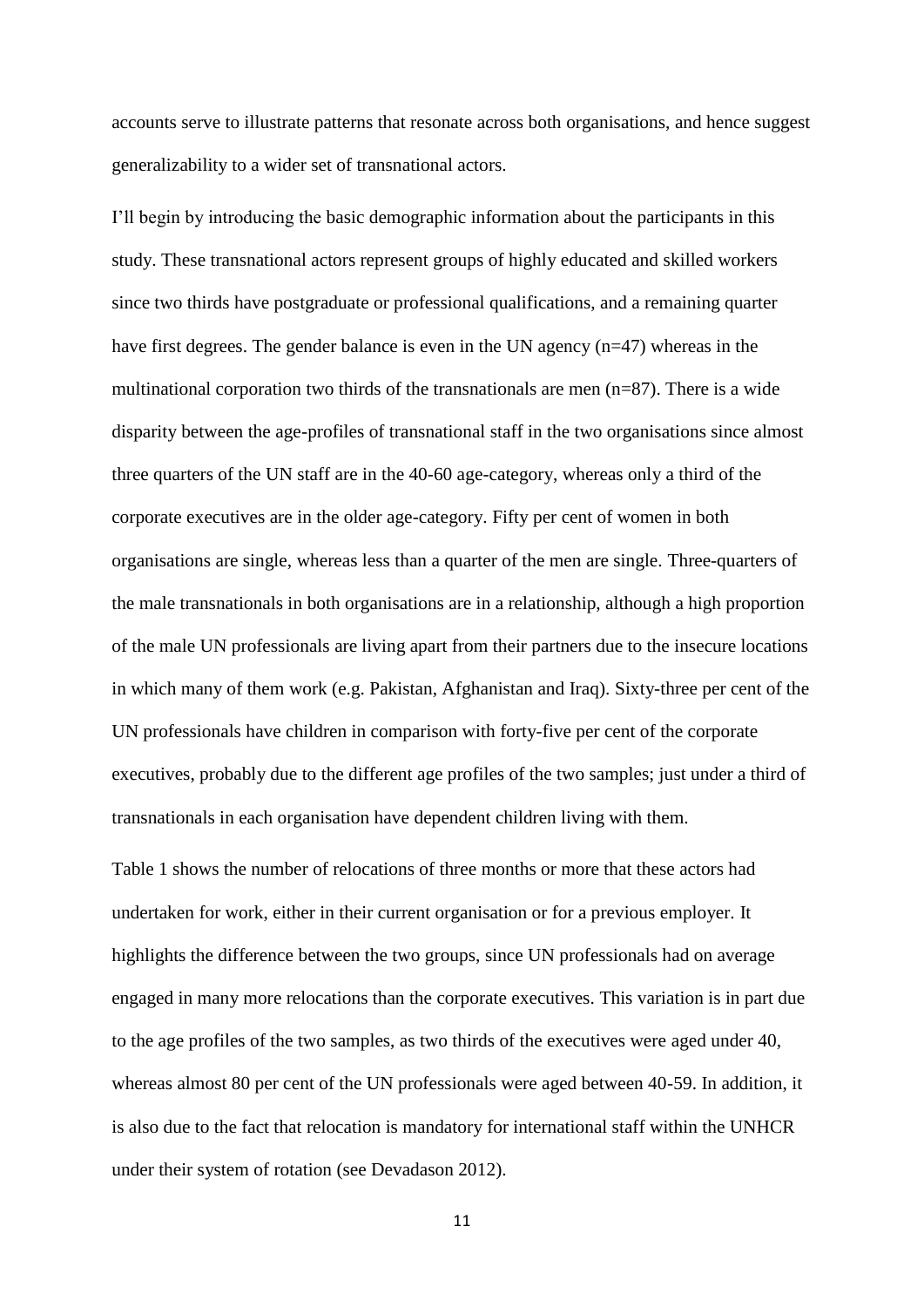|                           | <b>Corporate executives</b> |     | <b>UN professionals</b> |     |  |
|---------------------------|-----------------------------|-----|-------------------------|-----|--|
|                           | No.                         | %.  | No.                     | %   |  |
| 1-2 relocations           | 28                          | 32  | 5                       | 11  |  |
| 3-4 relocations           | 38                          | 44  | 3                       | 6   |  |
| 5-9 relocations           | 18                          | 21  | 26                      | 55  |  |
| 10 or more relocations    | 3                           | 3   | 13                      | 28  |  |
| <b>TOTAL</b>              | 87                          | 100 | 47                      | 100 |  |
|                           |                             |     |                         |     |  |
| Median no. of relocations |                             |     |                         |     |  |

#### **Table 1: How many times have you relocated for your job?**

### **Disembedding, emplacement and transnational repertoires**

Here I put forward four propositions that may result from the heightened mobility of transnational workers. Firstly, they maybe disembedded from their 'roots', namely their countries or places of origin, through successive relocations and struggle to find themselves at home *anywhere*. Secondly, transnational actors – like some migrants – continue to long for a home that they have left behind. They miss the milieu of their country of citizenship or birth yet may feel 'trapped' – as one UN professional put it – in the particular career pathway they have chosen whereby their employment and progression within their organisation requires mobility. Thirdly, their journeys and successive relocations have been transformative, and they construct new homes, attachments and a sense of belonging somewhere other than their country of origin. Fourth, and finally, they cultivate – what I call – transnational repertoires, the capacity (and practises) to make themselves at home anywhere that they are living and working, as well as on the move. Thus, whilst the first two propositions suggest negative outcomes, as a result of mobility, the third and fourth encompass hope and ways of achieving ontological security through mobility.

I will begin by outlining the survey findings that show the extent of each of the four possibilities are amongst the transnational actors in this study before proceeding – in the next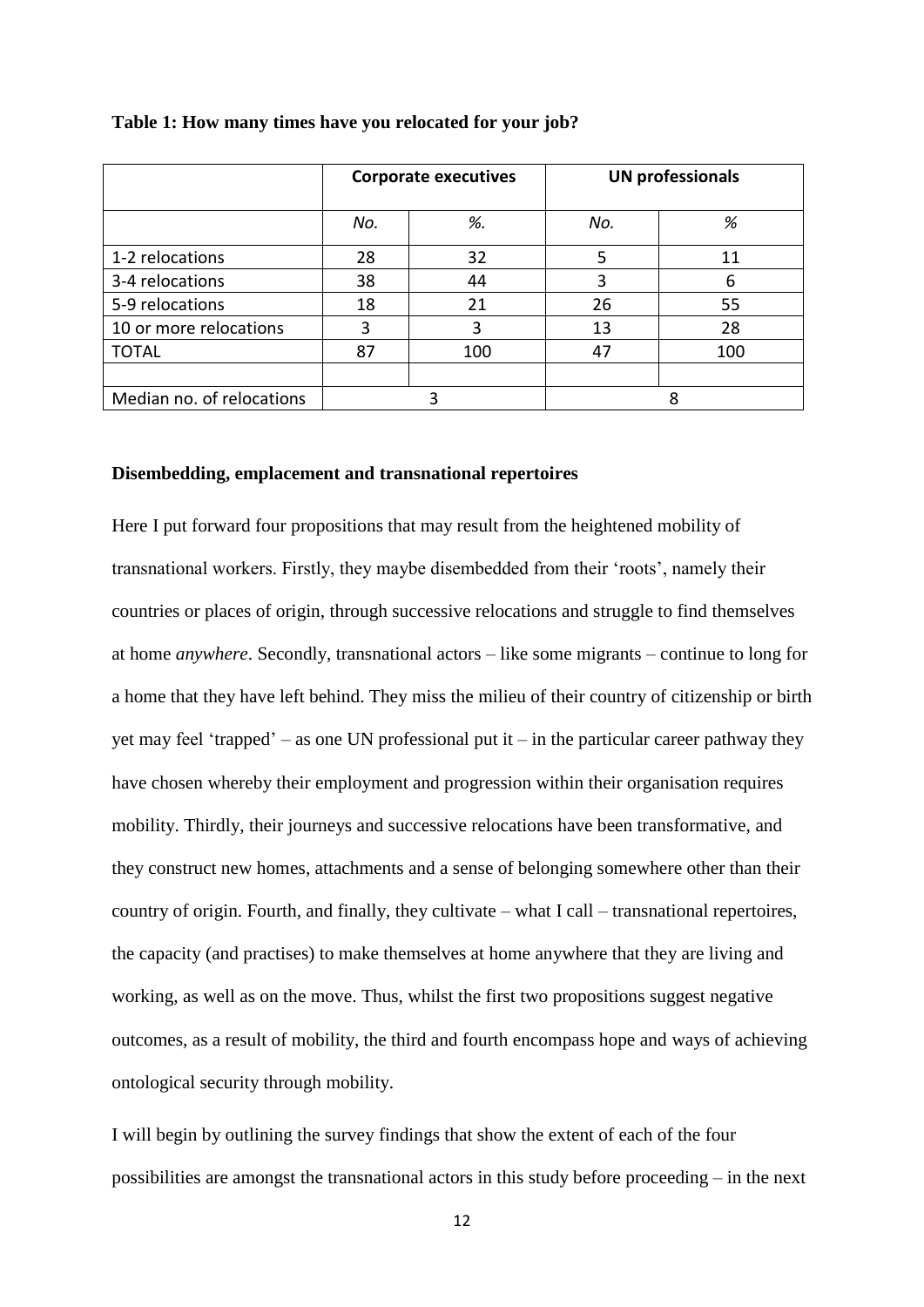section – to draw on case studies that illustrate how these actors *make transnationality work for them* by deploying particular repertoires

An open question from the online survey was particularly revealing about actors' perceptions of home and home making in this respect, '*Where – if anywhere – do you feel most at home?'*

| <b>Concept of home</b> |                                         | <b>Corporate Executives</b> |     | <b>UN Professionals</b> |     |
|------------------------|-----------------------------------------|-----------------------------|-----|-------------------------|-----|
|                        |                                         | No.                         | %   | No.                     | %   |
| <b>Place</b>           | by birth/citizenship                    | 40                          | 49  | 11                      | 28  |
|                        | another 3 <sup>rd</sup> country         | 17                          | 21  | 8                       | 20  |
|                        |                                         |                             |     |                         |     |
| People                 | with family and/or<br>friends           | 12                          | 15  | 6                       | 15  |
| <b>Practises</b>       | working, living and<br>other activities | 10                          | 12  | 7                       | 17  |
| <b>Nowhere</b>         |                                         | $\overline{2}$              | 3   | 8                       | 20  |
| <b>TOTAL</b>           |                                         | 81                          | 100 | 40                      | 100 |

**Table 2: Where – if anywhere – do you feel most at home?** 

The range of responses to this question show that there is significant variation *between* jobs and organisations, and *within* organisations. Moreover, this variation cannot simply be attributed to either age, gender or number of relocations, as one might predict. It is clear, as stated in the first proposition above, that for some a sense of feeling at home eludes them, since heightened mobility has inhibited their sense of feeling at home anywhere: a striking twenty per cent of the UN professionals and, a much smaller proportion of executives' responses (three per cent) indicate that there is nowhere that they feel at home. A UN professional with British citizenship who had relocated eight times in her career, answered as follows: 'Nowhere - that's the problem'. One American executive's response suggests that, having relocated four times, working out where home is presents a challenge for her: 'Isn't that what most people spend their lives trying to figure out? I haven't figured that out yet'. One UN professional's answer shows the ambiguities that heightened mobility can bring about: 'At this point I don't feel 100% at home anywhere. However, I feel most at home in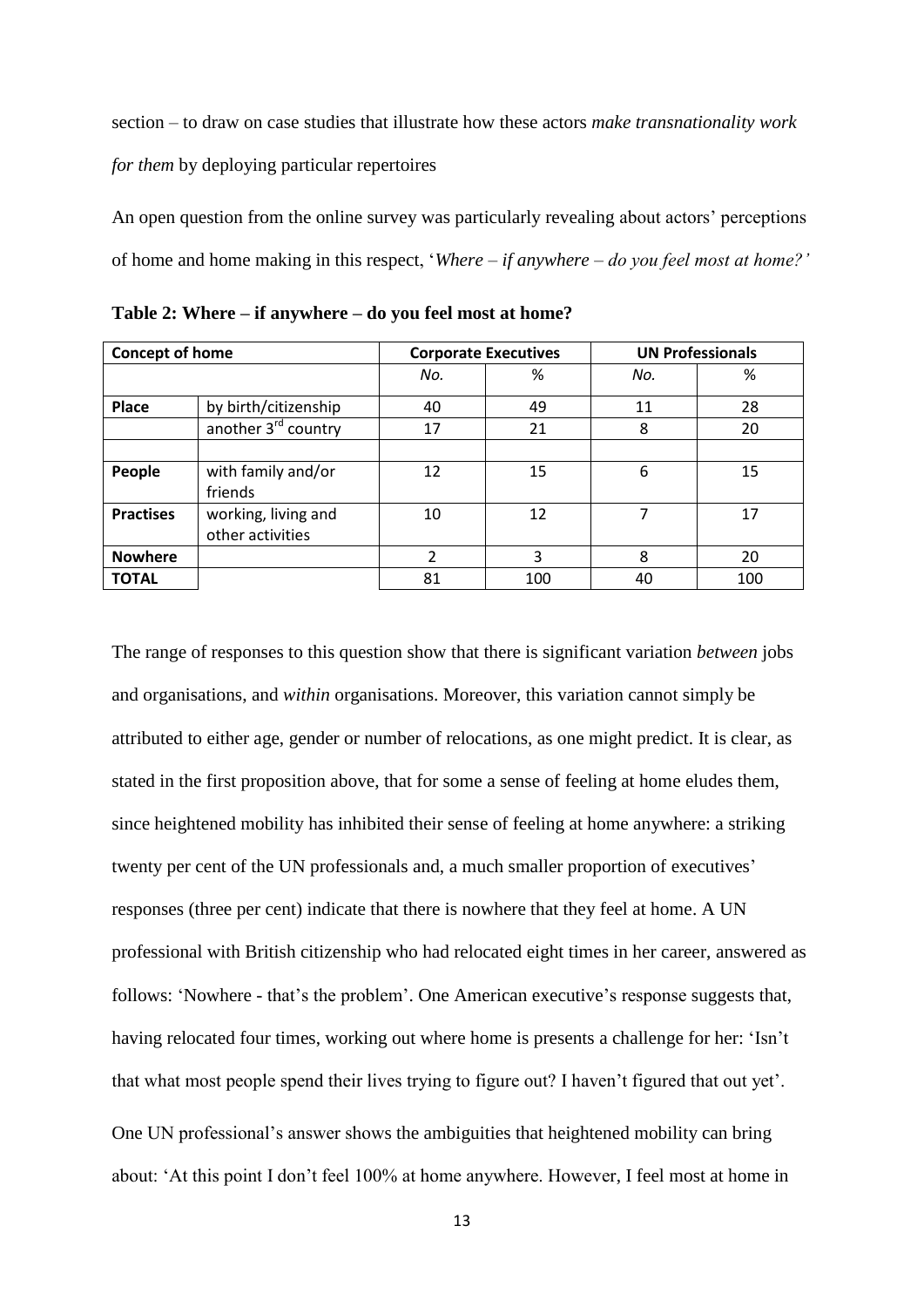Minnesota and Mexico'. As an American citizen, she had relocated twelve times during her career.

A significant proportion of transnational workers define their home fairly conventionally, in terms of a specific place: just under fifty per cent of transnational executives and twenty-eight per cent of UN professionals stated that they felt most at home in their *place of birth* or *country of citizenship*. More clear cut patterns emerge for the executives, than for the UN professionals; executives who had relocated less than five times were more likely to identify home as their country of birth or citizenship, than those who had relocated more than six times.<sup>v</sup> A combination of countries and cities were cited by most of these respondents referencing their country of birth or citizenship, which for most coincided.<sup>vi</sup> The executives' responses include: London, UK, Bombay, India, Madrid, Spain and Rhode Island, USA, for example.

Twenty per cent – in each organisation – identify a *third country*, not their country of birth or citizenship – as somewhere that they either live or aspire to live; examples include: Barcelona, Dubai, Johannesburg, and the Seychelles. Identifying home with a third country, in particular, highlights that for many mobility is not an *end in itself.* Having relocated once, or even several times, has not undermined their attachments to one or two particular places. For those who mention two places, these are sometimes far apart both economically and culturally, such as, Copenhagen and Nairobi, thus providing further evidence of the extension of milieu in keeping with Dűrrschmidt's thesis.

Fifteen per cent of transnational actors felt most at home wherever their immediate family or good friends are. As one UN professional, a Croatian citizen who had relocated six times, emphatically states: 'Where my family is no matter where in the world'. Unsurprisingly, the transnationals with children whom they lived with, in both organisations, were significantly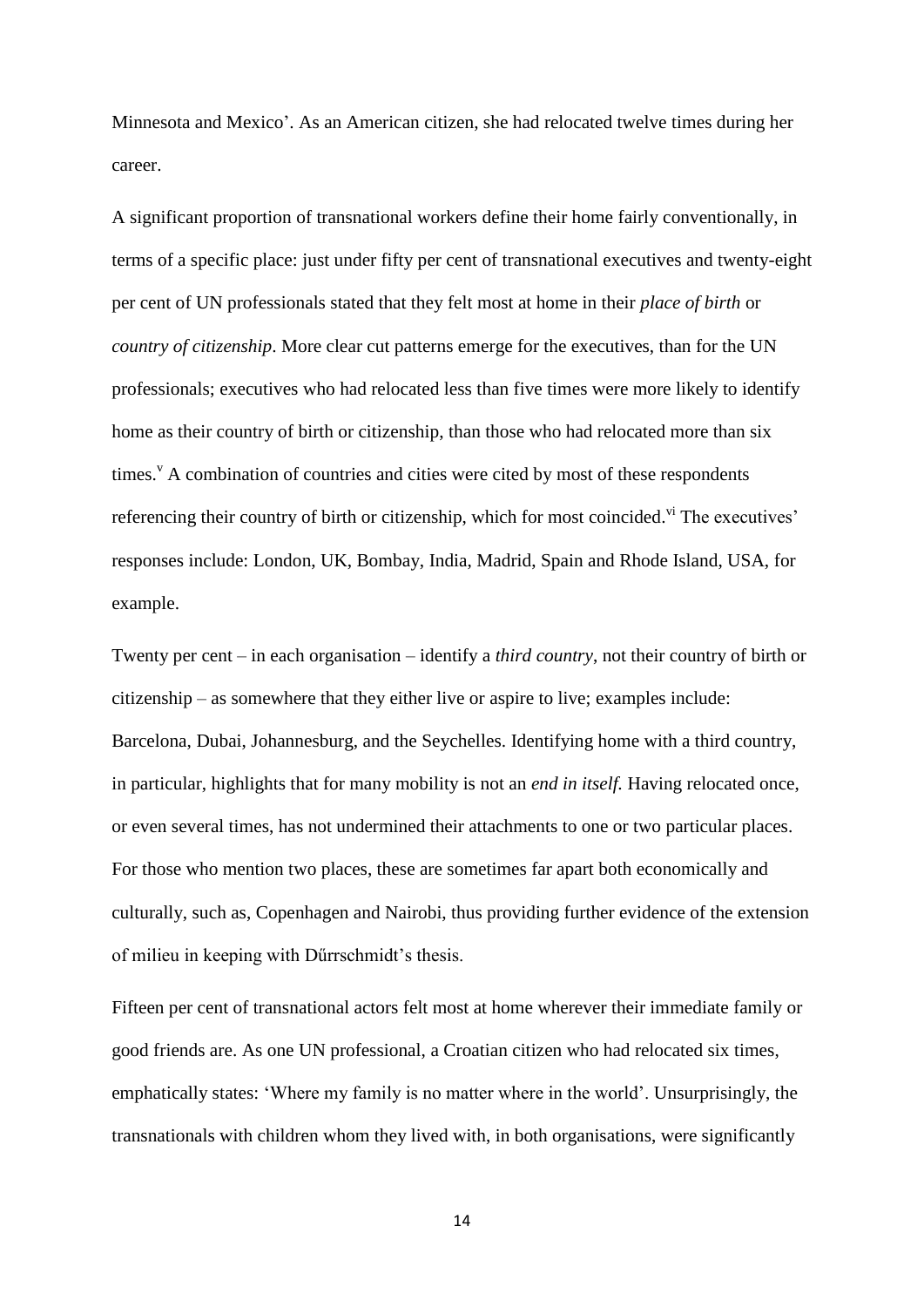more likely to respond that they felt most at home with their family, than transnationals without children  $(p<0.1)$ .

A similar number frame home in terms of *practises*: wherever they work, live or can eat food that they enjoy. These mobile conceptions of home are more-often expressed by UN professionals for whom relocating is a mandatory and fundamental aspect of their jobs. The following responses highlight their flexible orientation to mobility. These responses can be summed up by the following response of a female UN professional who had been working for the organisation for more than ten years: '*Wherever I've been working'.*

An Indian executive expresses a similar ability to adapt to new contexts:

'My home country. However, due to a series of quick moves I tend to get comfortable in any country very soon'.

Interestingly, no corporate executives mention work in reference to where they feel most at home, whereas three UN professionals stated that they feel at home *wherever they are working*. There is evidence to suggest that UN professionals have a strong sense of identifying with the UN, and their UN agency, hence this attachment to the organisation in itself provides continuity across contexts (Devadason 2012).

Other practises that enable feeling at home are revealed in responses about types of places that signify particular leisure activities and relaxation, for example: on 'the beach', 'on a yacht' and 'in a place that has open spaces'.

#### **Case studies**

The following biographies are used as case studies to illustrate how different ways of being transnational, and making yourself at home on the move, are narrated and experienced by the participants in my study. Case studies here can be thought of as 'ideal types' not to suggest that they represent an exhaustive typology but rather that they serve to exemplify key patterns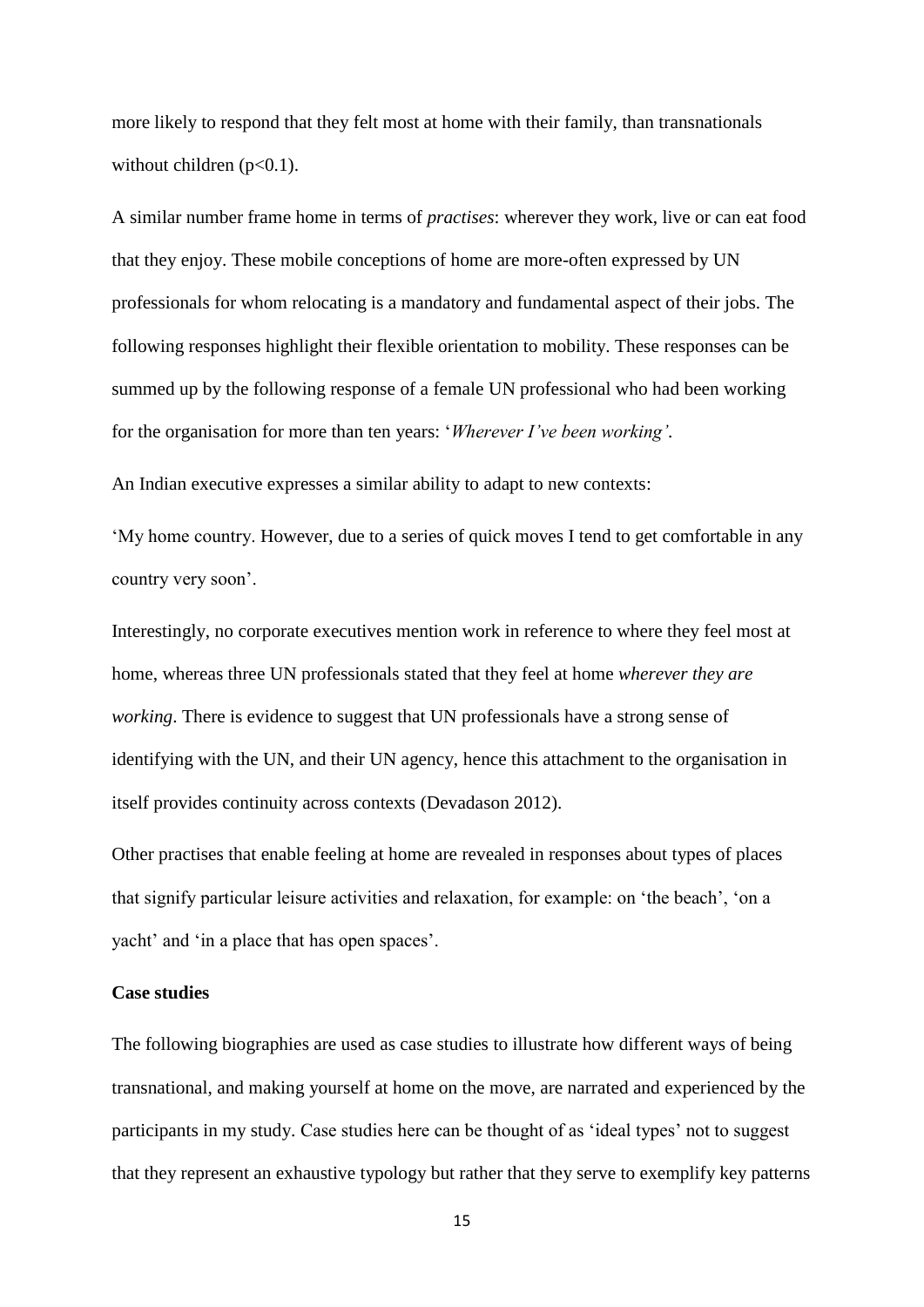that resonate with different transnational actors positions depending on their jobs and organisational context, as well as their relationship situation and experience of mobility.<sup>vii</sup>

#### *The Virtual Repertoire*

Adeyemo, 31, is an ambitious Zimbabwean executive who worked in South Africa, prior to his move to the UK in 2005. His job involves extended episodes living and working in different country offices – Dubai, Tanzania, Nairobi, for example – when he is not based in London. Although, he lives in London and considers it home, as he responded in the survey and explained in his interview. His role in the organisation, and his background, means that for him taking assignments in different countries in order to solve problems arising elsewhere in the corporation is an integral element of his job.

He seems to be less at ease with heightened mobility than his biography might suggest. His career requires him to relocate and engage in intensive business travel. He had relocated nine times in his career and reports having undertaken five cross-border business trips in the preceding year. Yet having settled in London he describes how he would rather spend more time there since he feels 'at home' in the city as well as in his apartment. When asked about the most difficult aspect of transnational working, he evocatively describes how he finds the disruptions to his lifestyle and routine particularly disconcerting:

'I've got to say the hardest thing, Ranji, about being out there is how do you live? Because it is nice, we take it for granted, it is nice get home at the end of the day and know there is a certain familiar smell, your favourite soap in a particular corner of the bathroom,…you know who your neighbours are, you know where the grocery store is, which shop has your favourite magazine and your favourite packet of chips. *Now when you move around all of that is shifted every time that you go…'*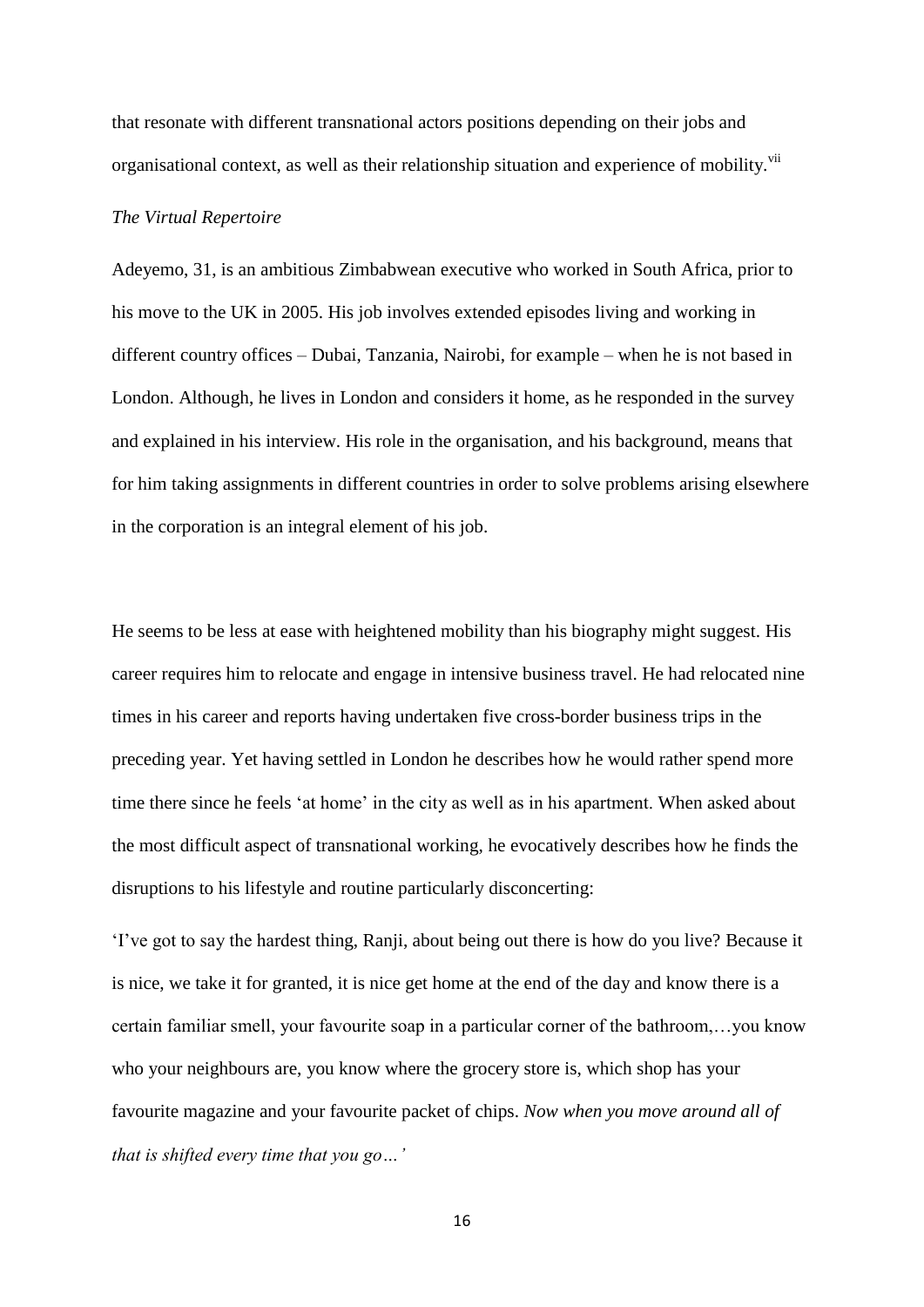He surmises that 'accommodation' and implicitly, culture, are the most important factors for him to feel comfortable on an assignment. The following challenge to his repertoire – when he was on an international assignment in Tanzania – is particularly revealing. Here he describes being put in a hotel at the 'wrong' end of town:

'So I'm looking and thinking, I'm expatriate, largely western background etc, put me somewhere with other expatriates, largely western background – and that's not what happened. I got put in a corner of town that was the exact opposite of that. So you walk out of your hotel room, you don't exactly like your hotel in the first place because the culture of your hotel is totally different, its not this [Radisson hotel] – you walk out into the street and you want to go into a restaurant, and every single menu you pick up is in a different language. The food smells different, tastes different…The people you're trying to interact with are not the same sort of . . . they're not professionals like you.'

I met and interviewed Adeyemo at a Radisson hotel, and for him, like the accidental tourist, his cultural identity and expectations become apparent immediately when he encounters an unfamiliar and an unsettling environment, in this case, on an assignment in Tanzania. His account about how he handles mobility, personally, his transnational repertoire, seems particularly evocative of the current era. I identified Adeyemo's repertoire as virtual for two reasons: firstly, his Blackberry, Mac and other 'toys' – as he calls them – underpin his capacity to make himself at home on the move; thus, wi-fi is central to his repertoire. Secondly, his connections with family, friends and professional networks – through technology – enable him to create continuity in tandem with changing circumstances. He admits: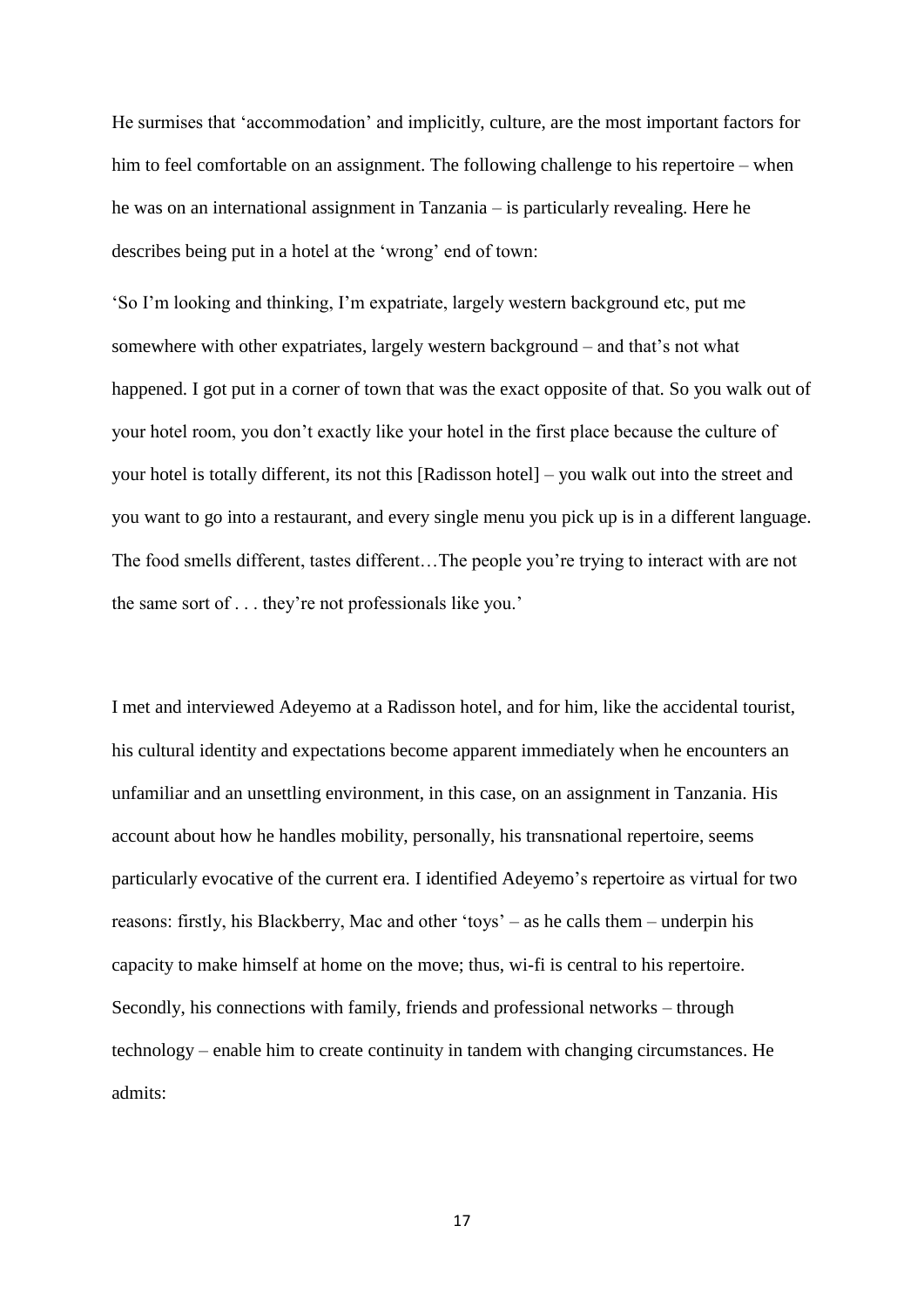'It does get lonely…You will make friends, but you do get lonely. You find ways to cope. I mean my Mac and my play station…I invest considerably in technology because my Mac gives me full communication to my family and friends for as long as I have an internet connection – that's the most important thing to me. *Give me an internet connection and I can communicate with whoever I want to communicate with in the world.* When I have my Mac

…I've got my photographs since 2005, I've got all of my music, and I've got my instant messages, yahoo, gmail and Facebook, Linked-In, Plaxo . . . so long as I have that I sort of feel like I'm moving around, but something is constant, yeah.'

Adeyemo's repertoire is virtual, because he has limited desire to engage in the distinct locale of different settings beyond the office, hence his preference for what Hannerz (2006: 107) describes as 'transnational spaces' that are designed to make the western traveller feel at home. Adeyemo has relocated for a number of short-term assignments, hence his dependence on hotels and serviced apartments that have perhaps precluded his homemaking in these new settings. Having said that, his resettlement in London and the UK, from Zimbabwe, was in itself a transformative experience, hence perhaps his reluctance to engage with new – particularly short-term – moves (see Devadason and Fenton 2013: 485). The following examples, Alejandro and Annika, illustrate aspects of relocation that stem from long-term assignments and a potentially permanent move, in Annika's case.

#### *The Father's repertoire*

Alejandro, 47, had relocated several times in his career with the UN agency. From his home country, El Salvador, to Scotland, Croatia, Georgia and Pakistan, before securing his current post in Geneva. He embarked on his transnational career and moves, alone initially, but later in his career is accompanied by his wife and children. In the survey, he describes where he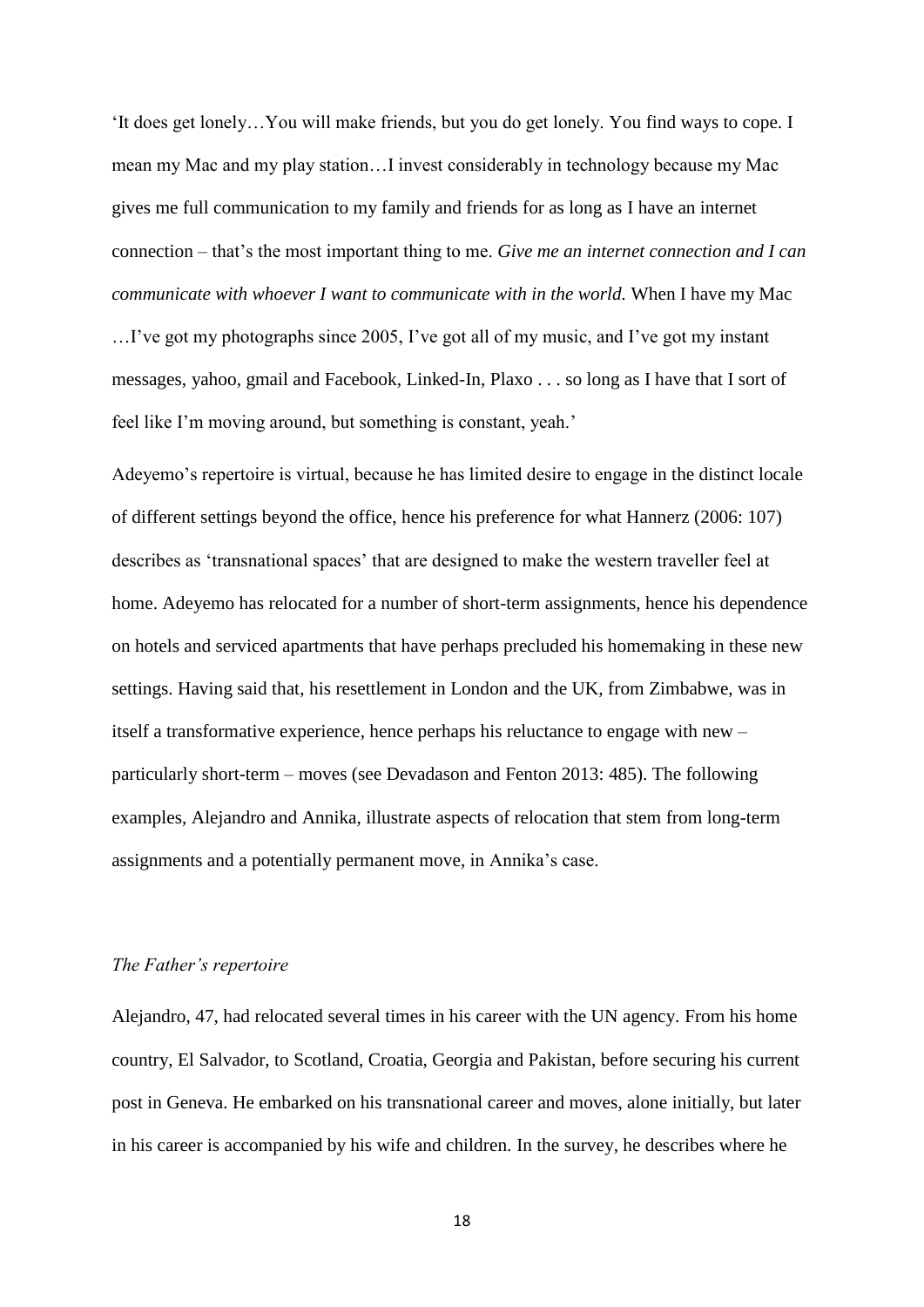feels most at home as 'at my current place of work/living', thereby suggesting that he has a mobile construction of home that may travel with him. Alejandro's repertoire centres on his capacity maintaining a transnational career and a family within the UN system. It becomes clear throughout the interview that the two are intertwined, because of the organisation's rotation policy and that succeeding in the organisation *for him* and many other staff involves making it work for their families too.

In his narrative he recounts how on relocating with his family, the most important priority is finding suitable schooling for his children and housing before he considers the job or the working environment. He usually relocates and begins work before the rest of the family, so that he can arrange housing in advance:

'As a family what we have learned is that again the kids take priority in the sense that when we move from one country to another, in the arriving country we try to get a house as early as we can and then once we get a house and we get to move in, try to have their rooms ready before the rest. Kitchen, and then the children's rooms, and then the rest of the house. Why because especially *with small kids they need to feel a sense of order and a sense of belonging*  and the best place where they normally would feel safe is their *own room*, their own bedroom, and if their bedroom is organised pretty similar to how it was in the previous dwelling, then their adaptation to the new location will be easier as well, so it's a mixture of things'.

Alejandro's account of relocating with his family highlights the individual care and attention he pays to making the process work for them, settling the children quickly and making them feel at home by arranging their bedrooms and the house, as well researching schooling is his first priority. His attention to homemaking and their domestic arrangements is encapsulated by his statement '…people tend to store things in our house. I am like a gypsy – I travel with everything'. His experience contrasts with accounts of intra-corporate transferees that seem to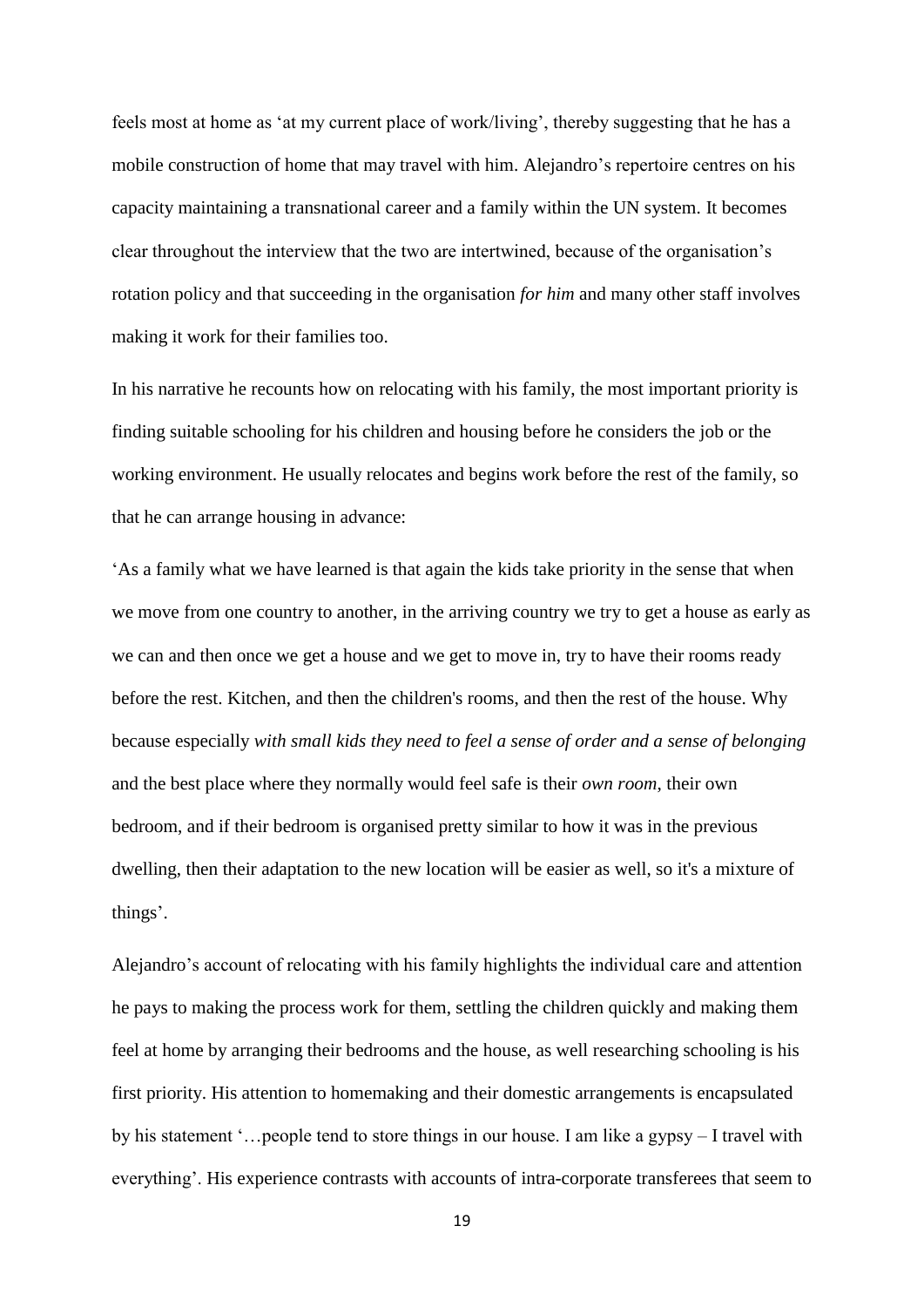depend more on their wives or relocation agents to manage much of the process (see Walsh 2011). The father's repertoire could equally be a mother's repertoire given the extent of women's and men's mobility, particularly within the UN.

#### *The Friend's repertoire*

Annika is a Dutch senior executive, working in the headquarters of the global bank in London. She was headhunted by the organisation to relocate there from Spain in the preceding year. She had extensive experience of working in different countries; and her biography was structured by her mobility – having lived in Chile, Spain and several other countries, prior to her current post in London. Nonetheless, having embarked on her mobile career she still describes 'the Netherlands' as where she feels most at home in the survey, her interactions in the London headquarters of the corporation may have strengthened her national identity as she attributes certain misunderstandings to being Dutch and most of her colleagues being English (Devadason and Fenton 2013). On describing some of the challenges of navigating 'politics' at the headquarters in London, she comments: 'I wouldn't be abroad if I didn't think it was interesting to have that challenge'. Her work history had given Annika a particular approach to living in another country – that contrasts with the more itinerant repertoire of Adeyemo – it involves *engagement* in relationships and with locally embedded communities *wherever* she goes.

Like Adeyemo, Annika engages in networking activities on relocating to a new city, connecting with the existing networks that she belongs to. After dealing with the practicalities of relocating her household possessions, her transnational repertoire involves contacting the Dutch Embassy, to connect with the Dutch expatriate's association: because they're 'everywhere around the world in big cities', and she contacts her MBA network which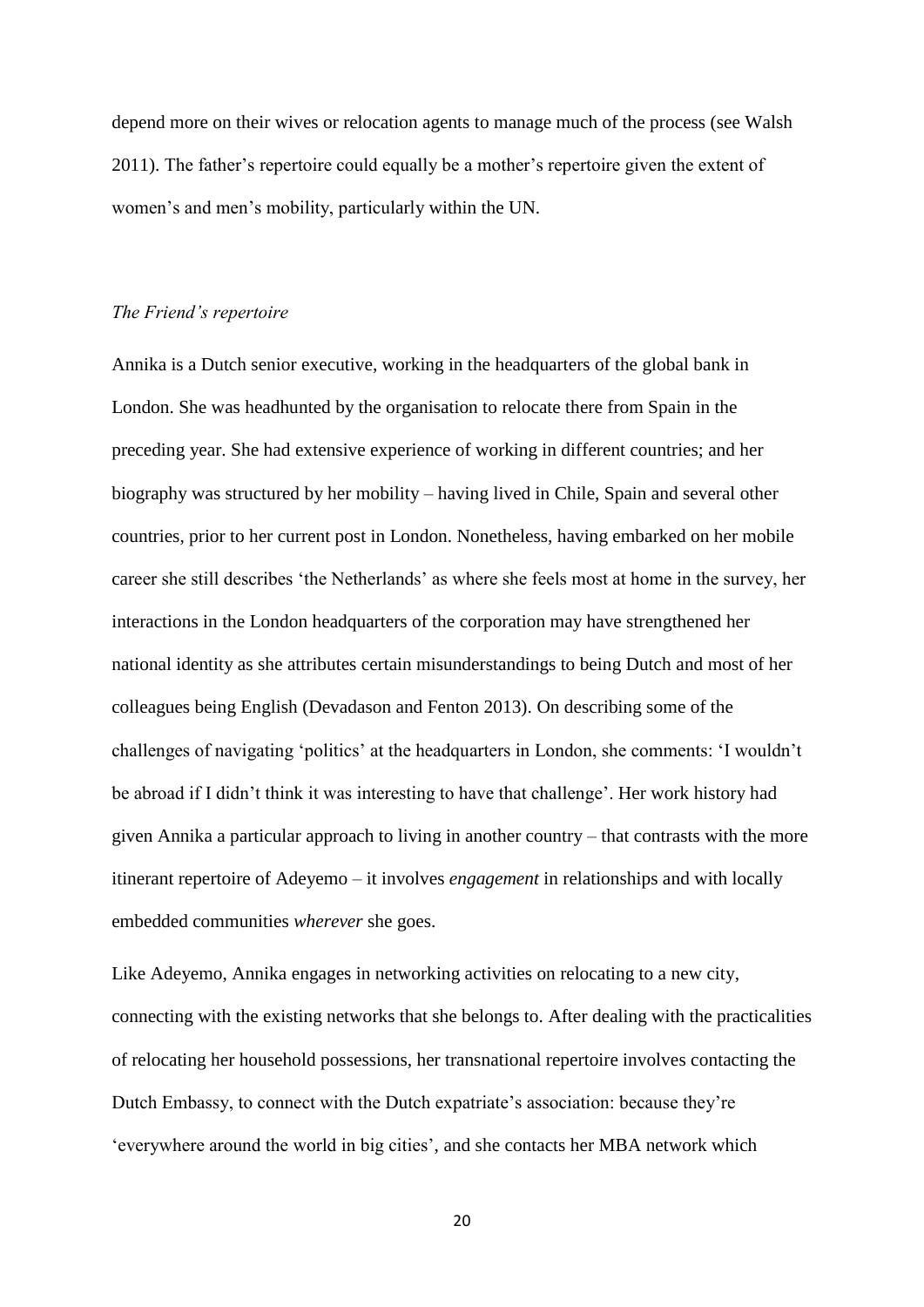enables her to connect with peers wherever she may be. However, in contrast to those whose connections are exclusively with like-minded transnational professionals, and often virtual, she notes:

'But at the same time I think it's very important to actually get down to, [to] get to know, for example, where I live, the village life so…for example, [for] about three, four months I participated in some voluntary work that was done by the whole village to know most of the people that lived there and things like that. So it's kind of, I like to have different groups of people do that I kind of can get to [know]…'

Making local friends outside the workplace – and, notably, outside a transnational network of people with similar biographies – is a defining feature of the friend's repertoire. It reflects a desire to engage with the locale rather than perpetually living in an 'expat bubble' (Fechter 2007: 167). In addition, like Alejandro, she transports her belongings with her to make her feel at home where she is living.

These three repertoires do not make spaces or places neutral, that is, devoid of their particularities or character, but they do enable transnational actors to construct a sense of continuity, and biographical relevance, across contexts. The analysis shows that even those who conceptualise 'home' as somewhere that they have left behind, as many transnational actors in this study did, they find ways of relocating themselves personally, as well as professionally.

Having conducted a small number of interviews – given available resources and time – and the geographical dispersal of the sample, relative to the total number of participants in the online survey it is not possible to correlate type of repertoire with one particular perspective on home. Moreover, these case studies illustrate that approaches to relocating oneself and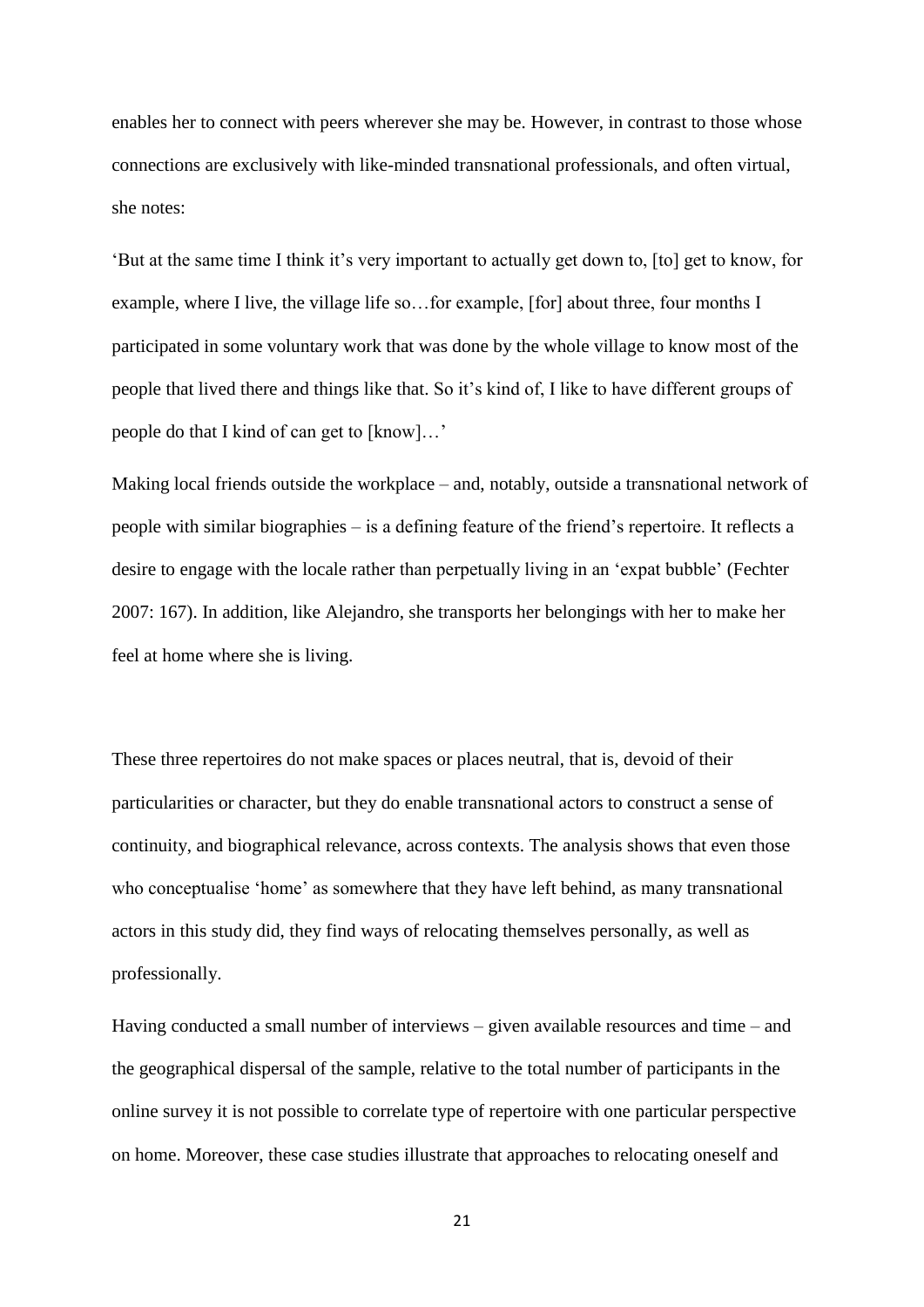creating homes elsewhere and do not necessarily reflect responses the survey question about home. The dual sense of the term home – as Nowicka (2007) points about – lends itself to alternative uses. Thus, as Annika's example shows even those who expressed geographically fixed perspective on home (the Netherlands, in her case) demonstrate adaptability to new situations, places and milieux and, moreover, a willingness to make homes in unfamiliar settings.

#### **Conclusion**

In practice, making oneself at home on the move, I argue, depends on the individual's capacity to establish a set of practises that create *continuity* across contexts; and through these rountinized practises to defy the disconcerting aspects of a changing environment. It is clear that some transnational professionals establish a transnational repertoire more successfully than others, but what my analysis highlights is that the chosen practises vary significantly depending on life situation – occupation, the organisational context and a person's relationships or family situation – as well as their orientations to home and mobility, which are shaped by any number of less-predictable aspects of their biographies.

As Dűrrschmidt (1997: 66) notes, making the self at home on the move is often dependent on specific routes or pathways within the global city. The same journey to work is ritualised, by reading the paper or doing one's make-up on the tube, thereby occupying space as though it is home. This practice is leaned through repetition, and thereby becomes familiar Theorists of late modernity associate the current era as one characterised by processes of individualization, and the do-it-yourself biography. We are no longer, in Archer's words, able to rely on routine, un-reflexive action due to the sheer number of unfamiliar situations and opportunities we encounter. Thus, even the reproduction of one's natal environment requires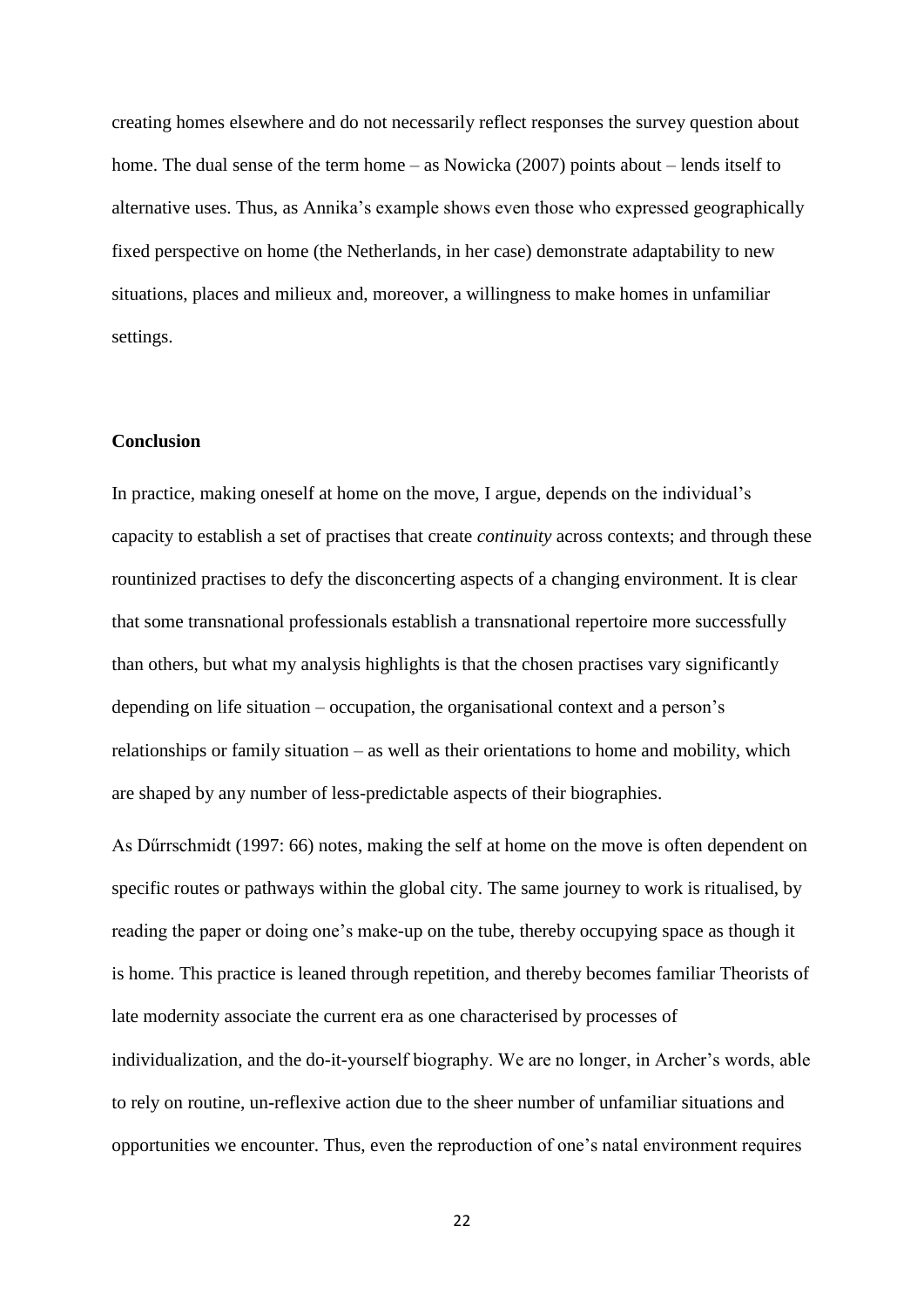the deployment of reflexivity in her terms. This obligatory reflexivity provokes the question I posed at the beginning, what happens when a person's routines are transnational? Do they, like the *Accidental Tourist* seek out familiar places to eat, sleep and socialise (or not, as in his case). Or do they reflexively engage in crossing borders both physically and emotionally? Successfully delinking locale from milieu requires competence. The 'competence of a person to handle an extended milieu' depends on their ability to generate and maintain a unique spatial and social order that is biographically relevant (Dűrrschmidt 1997: 70). Yet an emphasis on the individual's necessarily-reflexive competence presumes that these actors move principally at their own volition. Whilst many do embark on their transnational careers inspired by a desire 'to see the world', many – following a series of relocations – express a desire to settle, to re-embed, either in their home country or in another country that they have lived or aspire to living. Yet since their careers – in part – depend on their transnational competence, they also often experience a narrowing of options having embarked on their particular career paths. Transnational repertoires can serve to anchor the self, in otherwise shifting contexts, sometimes even when familiar belongings or people are absent; but many transnational actors aspire to making homes that are fixed, and centred, geographically – albeit as nodes within an extended field of action – rather than embracing transnational itinerancy.

i Research has documented how British Bangladeshis form a 'socially encapsulated' population in inner London, with a greater proportion of endogamous social ties and limited geographical mobility both within and beyond the city (Eade *et al* 1996). The social class profile of Bangladeshis, engagement in working class waged labour and dependence on social housing are cited as indicators of their disadvantaged position relative to other ethnic minorities and South Asians in the UK. " Of these transnationals thirty per cent had parents who had migrated (either with them or before they were born) in both organisations, yet analysis suggests that having migrant parents appeared to have no bearing on their perception of home as mobile or fixed.

iii One senior executive described his working life in these terms (Devadason and Fenton 2013: 483)  $\mu$ <sup>N</sup> Pseudonyms are used to protect the identities of the organization and individuals here.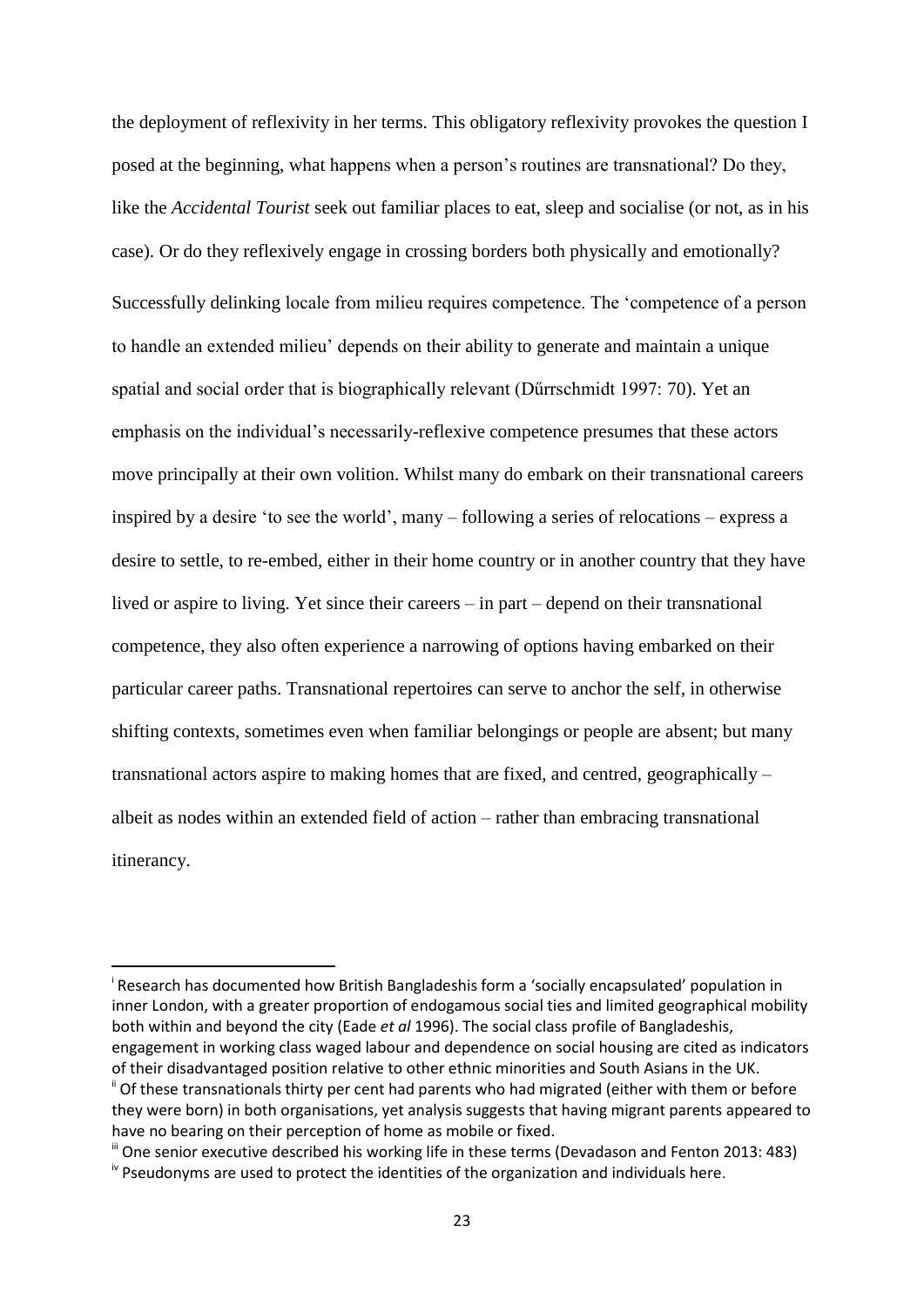$\text{"The size of the UN sample (n=47) precludes more advanced bivariate analysis.}$ 

 $\theta$ <sup>i</sup> The two are combined in table 2, as it was impossible to distinguish which was more important, birth or citizenship, for many respondents since they were the same.

vii Citizenship and country of origin clearly informs the disposition and outlook of transnational professionals. In Devadason and Fenton (2013), we have explored how transnational executives' narratives vary depending on whether they are from the Global North or South, and 'at home' at the headquarters or outsiders.

## **References**

1

Archer, M. (2007) *Making Our Way through the World.* Cambridge: University Press.

Archer, M. (2010) 'Routine, Reflexivity and Realism', *Sociological Theory* 28(3): 272-303

Ball, S. (2000) *Choices, Pathways and Transitions Post-16: new youth, new economies in the global city.* London: RoutledgeFalmer*.*

Butler, T. (2003) 'Living in the Bubble: gentrification and its others in north London', *Urban Studies* 40(12): 2469-86.

Butler, T. and Lees, L. (2006) 'Super-gentrification in Barnsbury, London: globalization and gentrifying global elites at the neighbourhood level', *Transactions of the Institute of British Geographers* NS 31: 467-487.

Conradson, D. and Latham, A. (2005) 'Transnational Urbanism: attending to everyday practices and mobilities, *Journal of Ethnic and Migration Studies* 31(2): 227-133.

Depuis, A. and D.C. Thorns (1998) 'Home, home ownership and the search for Ontological Security', *The Sociological Review* 46(1): 24-47.

Devadason, R. (2010) 'Cosmopolitanism, Geographical Imaginaries and Belonging in North London'. *Urban Studies* 47(14): 2945-63.

Devadason, R. (2012) *Humanitarians without Borders: work, mobility and wellbeing in UHNCR.* UNHCR Policy and Evaluation Service paper series, no. 237, available at http://www.unhcr.org/4fbf50549.html.

Devadason, R. and Fenton, S. (2013) 'Power, Reflexivity and Difference in a Multinational Corporation' *Ethnicities* 13(4): 475-493.

Dűrrschmidt, J. (1997) 'The Delinking of Locale and Milieu: on the situatedness of extended milieu in a global environment', in J. Eade (Ed.) *Living the Global City*, London: Routledge.

Eade, J., Vamplew, T. and Peach, C. (1996) 'The Bangadeshis: an encapsulated community', in C. Peach (Ed.) *Ethnicity in the 1991 Census*. London: HMSO.